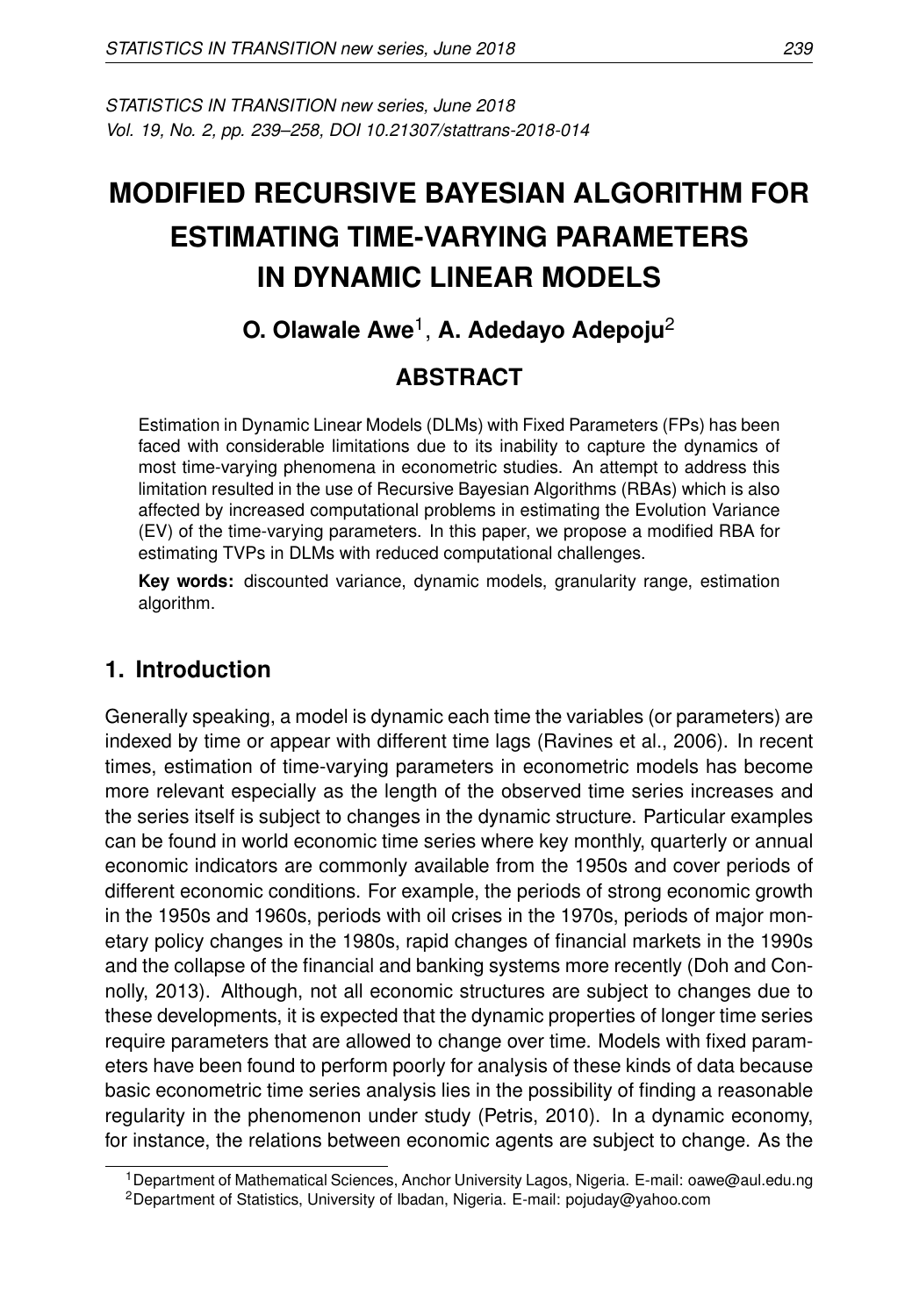knowledge of production techniques improved, as the means of transportation allow for long-distance trade, and as the society changed its preferences for certain goods or services, the structure of the economy varies accordingly. It is also natural to think that as time changes, information decays thereby necessitating the need for discounting the variance of the underlined evolution of the dynamic parameter as adopted in this work.

In a surprisingly short period of time, Markov chain Monte Carlo (MCMC) algorithms, especially the Metropolis-Hastings algorithm (Hastings, 1970) and the Gibbs sampling algorithm (Geman and Geman, 1984; Gelfand et al., 1990) have emerged as extremely popular tools for the analysis of complex statistical and econometric models. Bayesian analysis requires the evaluation of complex and often highdimensional integrals in order to obtain posterior distributions for the unobserved quantities of interest in the model. In many such settings, alternative methodologies such as asymptotic approximation and non-recursive Monte Carlo algorithms are either infeasible or fail to provide sufficiently accurate results. Properly defined and implemented, MCMC methods enable the user to successively sample values from a Markov chain process. Important features of MCMC methods that enhance their applicability include their ability to reduce complex multidimensional problems to a sequence of much lower-dimensional ones. While MCMC algorithms allow an enormous expansion of the class of candidate models for a given data, they also suffer from a well-known and potentially serious problem: it is often difficult to decide when it is safe to terminate them and conclude their "convergence" (Zellner, 2009).

The algorithms for recursive estimation and Kalman filtering are being used increasingly in applied econometrics, but econometricians have been slower than other statisticians to explore them (Pollock, 2003). In recursive estimation, the knowledge about the parameters of a model is updated continuously as new measurements are collected. It is suitable in problems where the parameters have dynamic properties that make them change with time. Several measurements  $y_1, y_2, ..., y_n$ are considered alongside their joint probability density function  $f(\theta, y_1, y_2, y_3, ..., y_n)$ . New measurements are received and estimation done one at a time. After measuring  $y_1$ , we construct an estimate  $\hat{\theta}_i$ , when  $y_{i+1}$  is received again, parameter  $\hat{\theta}_i$  would be updated. This process continues recursively. To initiate the recursion, we need an initial estimate of the parameter  $\theta$  and its variance-covariance matrix.

Another reason for the burgeoning popularity of the recursive approach in econometrics is the increased importance of numerical simulations in statistics and econometrics, hence, most computational algorithms rely on recursive methods . A significant breakthrough in the application of recursive methods in econometrics was achieved by several researchers including Cooley and Prescott (1973, 1976); Bertsekas (1976); Spear and Srivastava (1987); Blanchard and Fischer (1989); Abreu et al. (1990), Ng and Young (1990); Pollock (2003); Young (2011). Although, economic theory rarely provides a useful guide to distinguish between fixed and time-varying parameters, estimation of Dynamic Linear Models (DLMs) with Fixed Parameters (FPs) has been faced with considerable limitations due to its inability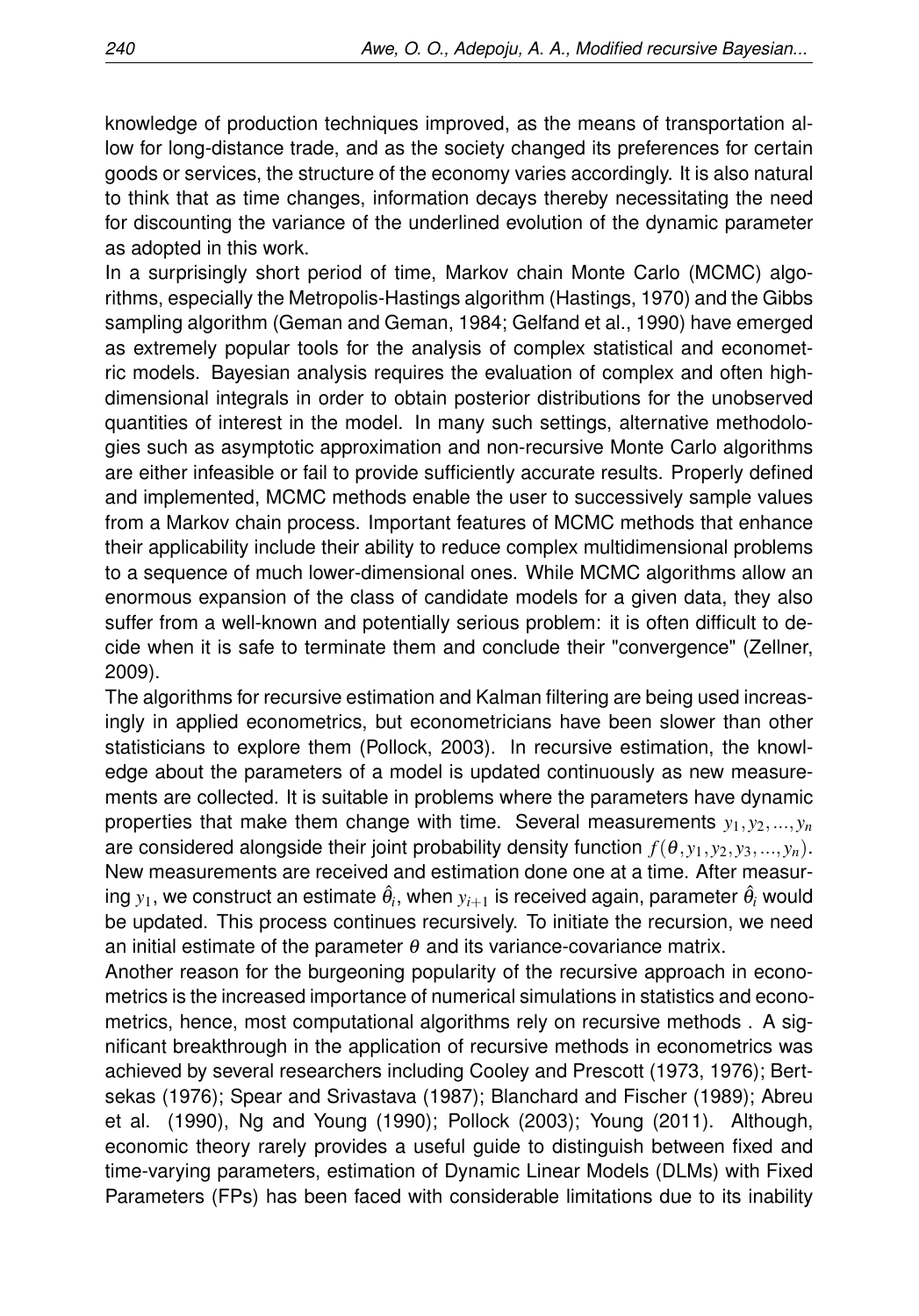to capture the dynamics of most time-varying phenomena in econometric studies. This is because the classical linear regression model with fixed parameters presumes that the relationship between the explanatory and the explained variable remains constant through the estimation period. However, there are situations when this kind of assumption becomes unreasonable and totally non-implementable because assuming time-invariant parameters and variances turn out to be quite restrictive in capturing the evolution dynamics of most economic time series. For instance, business cycle dynamics and monetary policy in United States and other major economies of the world has changed substantially over the post-war period. In addition, the introduction of time-varying parameters in linear models can lead to different levels of complexities including the fact that they gain new evolution variance parameters which are also time-varying and, in turn, need to be estimated. In literature, the choice of the evolution variance (say  $\Omega_t$ ) has been found to be complex and usually difficult to characterize because of a number of practical problems associated with it which includes:

- 1. it varies with the measurement scale of regressor variables as specified in the observation equation of DLM.
- 2. it can be ambiguous i.e there may not be an optimal value of Ω*<sup>t</sup>* suitable for all times.
- 3. it is often grossly mis-specified because most modellers have great difficulty in directly quantifying its variance and covariance elements.
- 4. the predictive performance of the dynamic linear model depends on the choice of the evolution variance Ω*<sup>t</sup>* (West and Harrison, 1997).

An attempt to address these problems resulted in the use of Recursive Bayesian Algorithms (RBAs) which is also affected by increased computational problems in estimating the Evolution Variance (Ω*t*) of the Time-Varying Parameters (TVPs). Consequently, researchers require a better way of structuring the evolution variance which previous studies have failed to effectively address. The aim of this study, therefore, was to modify an existing RBA of Fúquene et al. (2015) for estimating TVPs in DLMs. Discounting is proposed as an alternative way of coping with the system evolution variance of economic series in order to portray a clearer picture of the volatility of the parameters in the model under study over time.

The proposed recursive Bayesian estimation algorithm will be useful for proper choice of discount values to represent the evolution variance which is inevitable in order to address problems (2) and (3) above with reduced computational challenges.

# **2. Dynamic Linear Models with Time-Varying Parameters**

It has been argued severally in literature that the parameters in econometric models cannot, in general, be expected to remain constant and hence Time-Varying Parameter (TVP) models should be considered in almost all circumstances (Soloviev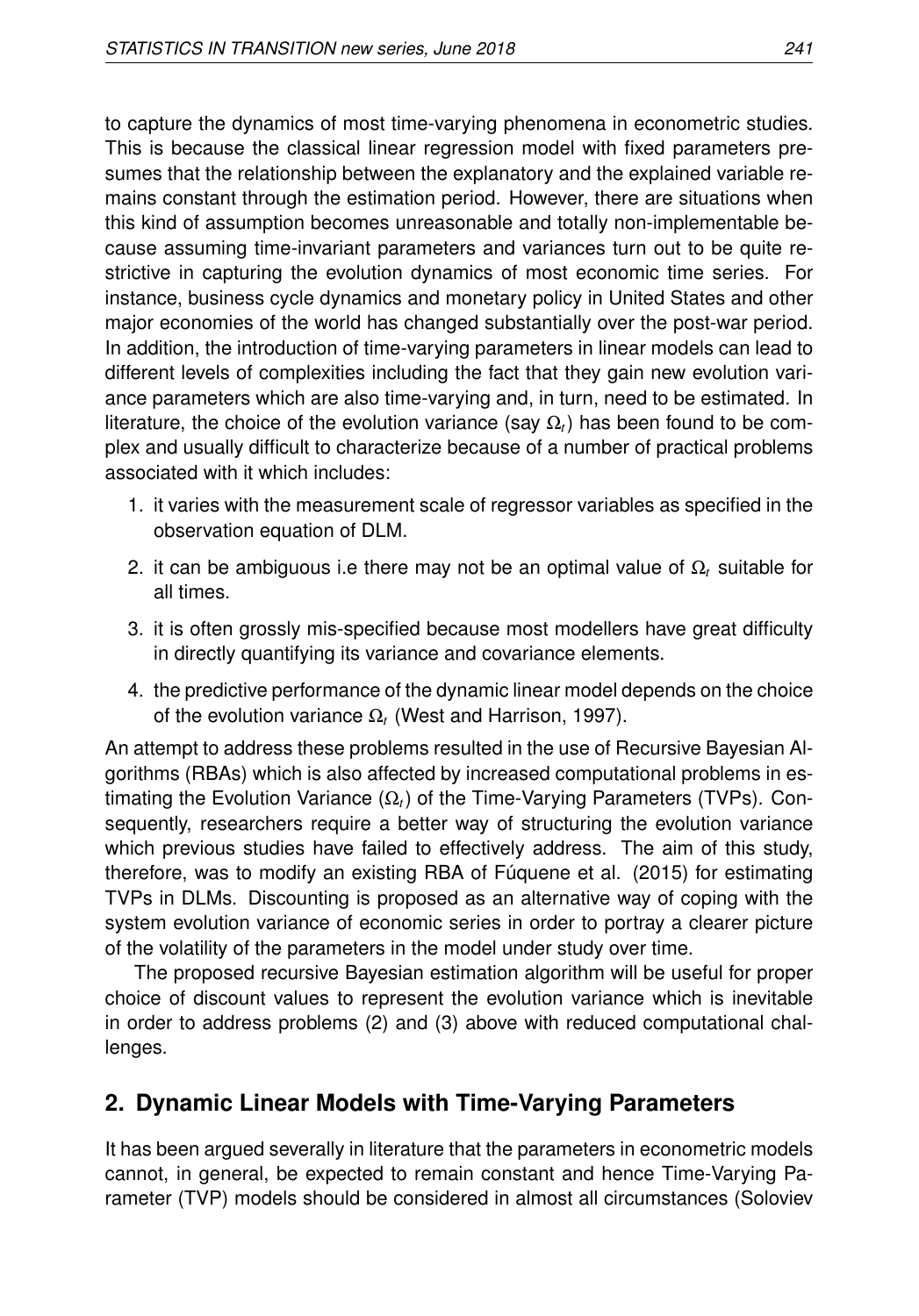et al., 2011; Primiceri, 2005; Doh and Connolly, 2013). The difficulty in estimating such models is however often exacerbated by the fact that the econometrician would have only some idea regarding the most likely value that a parameter may assume (as indicated by, say, the Ordinary Least Squares (OLS) and maximum likelihood estimators); with a range of uncertainty surrounding this nominal value and consequently, misleading policy prescriptions are likely to arise from a straightforward optimization exercise based on such a set of nominal values especially in the presence of structural breaks in the underlying economic, technological, behavioural and institutional patterns. However, because discontinuities are a crucial feature of modern economic systems, there is the need to consider models with time-varying parameters. According to literature, such TVP models can be classified into three types:

First, the parameters can vary across subsets of observations within the sample but be non-stochastic. Examples of such models include the general systematically varying parameter model of Belsley and Kuti (1973) and a variety of switching regression models with either known joint points (see McZgee and Carleton (1970); Hinkley (1971); Goldfeld and Quandt (1973)) or unknown joint points of Gallant and Fuller (1973). A second class of models is where the parameters are stochastic, and are assumed to be generated by a stationary stochastic process. Examples of such models include the pure random coefficient model of Harvey and Phillips (1982) which includes the adaptive and varying-parameter regression models of Cooley and Prescott (1973) and the stochastically convergent parameter model of Rothenberg (1973). Finally, the third class of models consists of those where the stochastic parameters are generated by a process that is not stationary. These include the mixed estimation model of Cooper (1972), the Kalman filter model of Athans (1974), the stochastic variations model of Cooley and Prescott (1976), the systematically varying parameter model of Kalaba and Tesfatsion (1980) which was then extended to the flexible least squares (FLS) approach Kalaba and Tesfatsion (1988), the recursive and optimal control model of Ng and Young (1990) which have gained tremendous popularity in literature and become more relevant in recent times. Some of the rationale behind time-varying parameter models are documented in Sarris (1973). The archetypical (existing) dynamic linear model in literature with fixed variances has the following general form:

$$
y_t = F'\beta_t + v_t \qquad \qquad v_t \sim N(0, V) \tag{1}
$$

$$
\beta_t = G\beta_{t-1} + w_t \qquad \qquad w_t \sim N_p(0, \Omega) \tag{2}
$$

$$
\beta_0 \sim N_p(m_0, C_0) \tag{3}
$$

where  $y_t$  is a vector of dimension  $m \times 1$ 

Equation (1) is known as the observation equation while equation (2) is a first order Markov process called the evolution equation.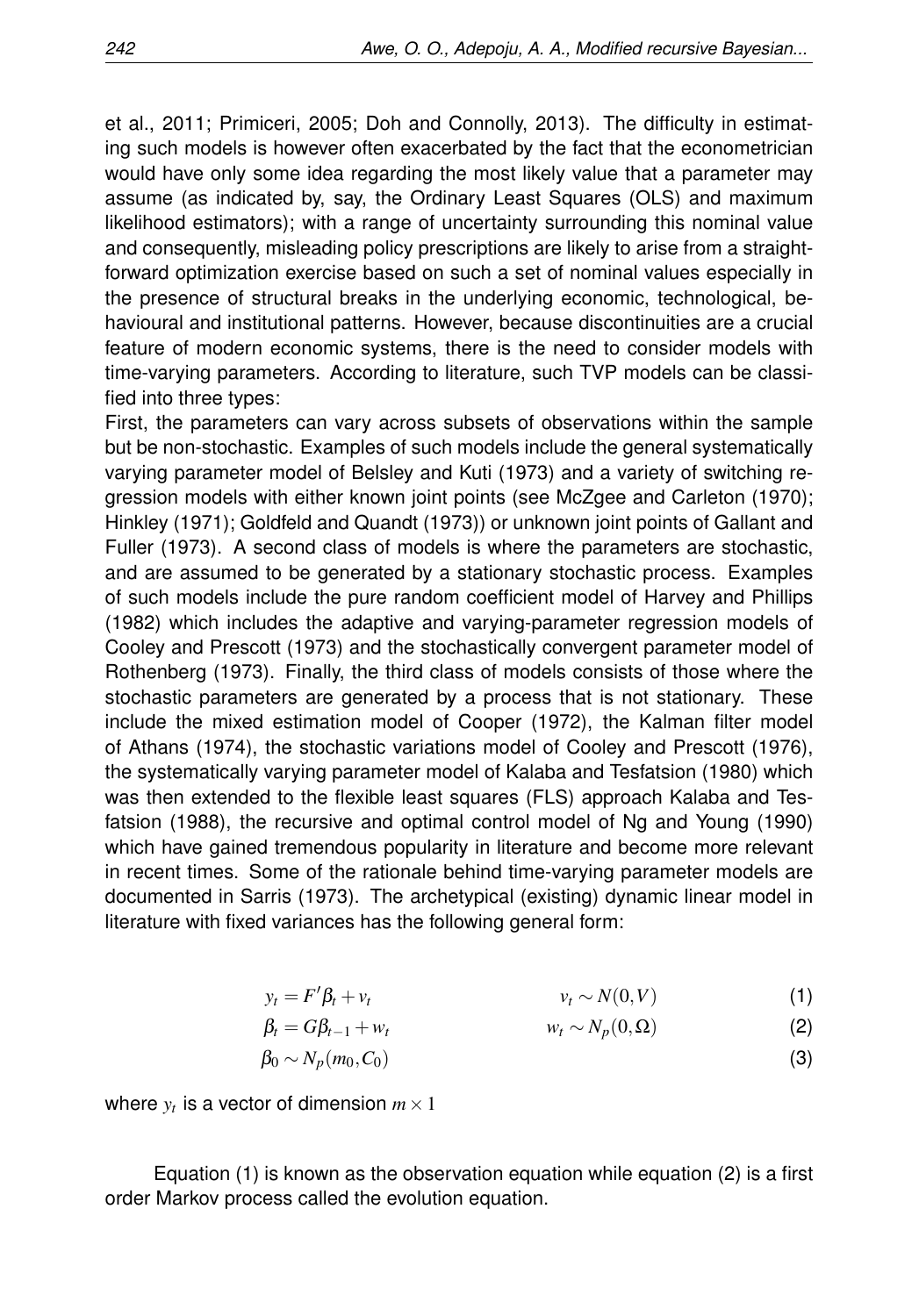The matrices  $F$ ,  $V$ ,  $G$  and  $\Omega$  are known as the system matrices and contain nonrandom elements. If they do not depend deterministically on t, the model is time invariant, otherwise it is time varying. The initial state distribution is assumed to be Normally distributed with parameters  $m_0$  and  $C_0$  as shown in (3) where  $E(v_t\beta_t')=0$  $0, E(w_t \beta'_t) = 0$  for  $t = 1, ..., T$ .

The dynamic linear model with state space approach offers attractive features with respect to their generality, flexibility and transparency. The lack of publicly available software to estimate these models has been the main reason why only relatively few economic and finance related problems have been analyzed with dynamic linear models so far. Basically, the estimation of DLM involves three stages: prediction, filtering and smoothing. Prediction has to do with forecasting future values of the time-varying state parameters. Filtering makes the best estimate of the current values of the time-varying state parameter from the record of observations including the current observation. Smoothing involves making the best estimate of past values of the states given the record of observations.

## **3. Model Specification and Methodology**

A typically difficult problem in econometrics is to formulate a stationary model that best resembles the model dictated by economic theory, but which does not pose serious problems of estimation (Chetty, 1971). This section, lays out the specified dynamic linear model proposed in this work. It also contains details of the developed recursive Bayesian algorithm. Remove (RBA) employed for the posterior estimation of the specified dynamic linear model in the presence of discounted evolution variance.

A concrete mathematical formulation of the proposed dynamic linear model specification in this work takes the form of the two equations:

$$
y_t = X_t \theta_t + v_t \qquad \qquad v_t \sim N(0, \varphi), \qquad (4)
$$

$$
\theta_t = G_t \theta_{t-1} + w_t \qquad \qquad w_t \sim N(0, \Omega_t), \qquad (5)
$$

$$
\theta_0 \sim N(m_0, C_0).
$$

where equation (4) is known as the observation equation while equation (5) is the evolution equation.  $G_t$  is a known transition matrix of order  $p\times p$  that determines how the observation and evolution equations evolve in time. Since each parameter at time *t* only depends on results from time  $t - 1$ , the state parameters are timevarying and constitute a Markov chain. *X<sup>t</sup>* is a matrix of observed time series of known order.  $\theta_t$  is the time-varying parameter associated with the predictor matrix *Xt* . It is assumed that information decays arithmetically through the addition of future evolution error variance which we estimate with discount values. Parameters of interest to be estimated are the time-varying parameter  $\theta_t$ , the error variances  $\varphi$ and  $\Omega_t$ , and the one-step-ahead forecasts error  $f_t$ .  $\varphi$  is assumed to be distributed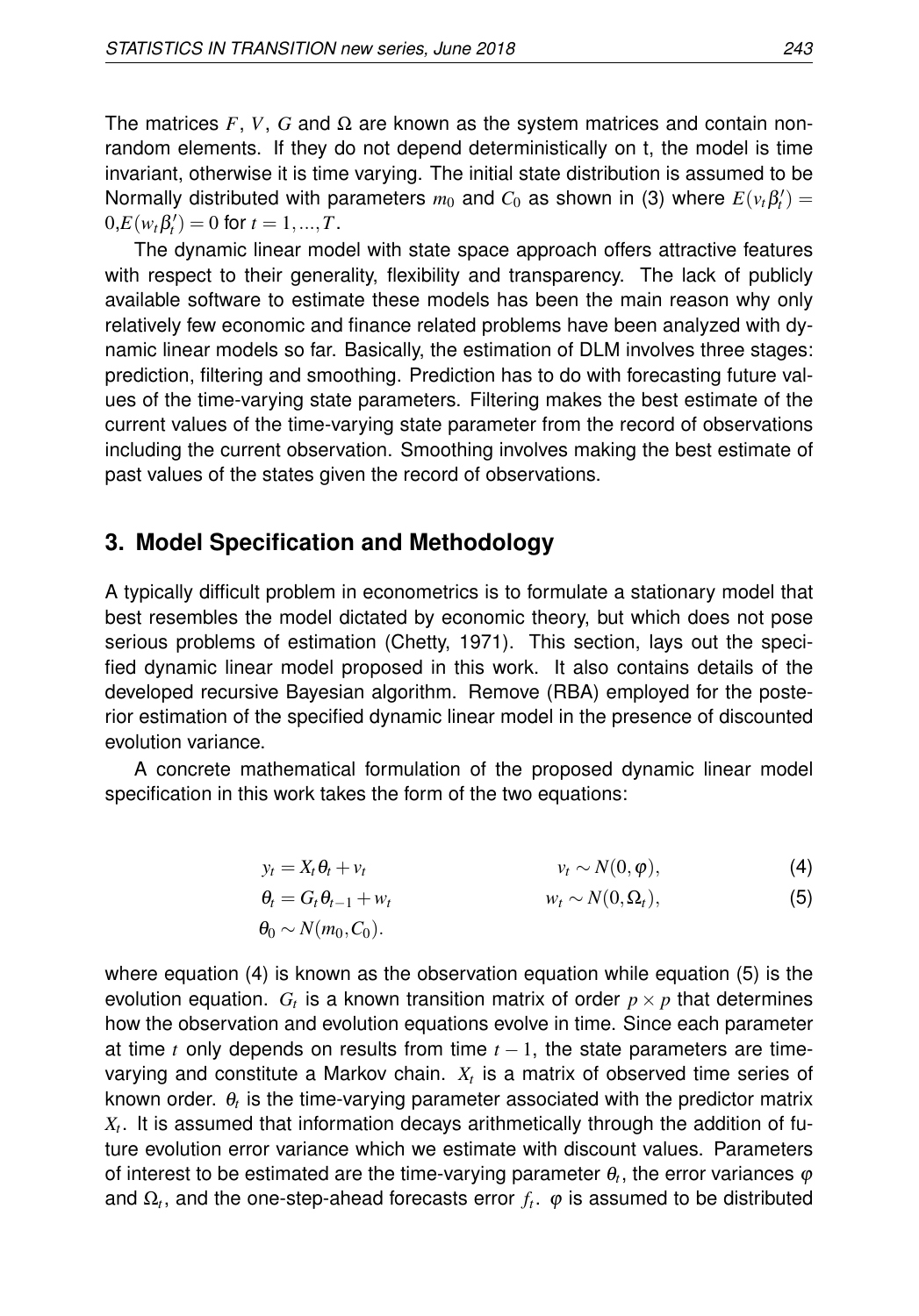inverse-gamma a priori, while we estimate  $Ω<sub>t</sub>$  via discounting method which is explained later in this section. The difference between this model and the one stated in Fuquene et al. (2013) is that the observational variance is presumed to be fixed and the evolution variance is estimated by the method of discounting unlike the use of Wishart prior which is common in literature. Also, in contrast to the Box-Jenkins methodology, which still plays an important role in time series analysis today, the specified dynamic linear model approach allows for structural analysis of univariate as well as multivariate problems without initial differencing or log transformation of the observed series. The different components of a series, such as trend and seasonality, as well as the effects of explanatory variables can be modelled explicitly. They do not have to be removed prior to the main analysis as is the case in the Box-Jenkins methodology.

#### **3.1. Existing Recursive Bayesian Algorithm (RBA) and Gibbs Sampler for Estimating TVPs**

The recursive Bayesian algorithms in literature usually takes the following form: Let  $\Theta_t=[\theta_0,\theta_1,...,\theta_t],\; \theta_t$  is estimated from the conditional density  $p(\Theta_t|y_T)$  which is denoted by

$$
p(\Theta_t, y_T) = p(Y_T | \Theta_T) p(\Theta_T)
$$

where  $p(y_T | \Theta_T)$  and  $p(\Theta_T)$  are given by

$$
p(y_T|\Theta_T) = \prod_{t=1}^T p(y_t|\theta_t)
$$
\n(6)

and

$$
p(\Theta_T) = p(\theta_0) \prod_{t=1}^T (\theta_t | \theta_{t-1}), \qquad (7)
$$

where  $p(y_t|\theta_t)$  and  $p(\theta_t|\theta_{t-1})$  were derived from the observational and evolution equations (4) and (5) specified above to give

$$
p(y_t|\theta_t) = (2\pi\sigma^2)^{-\frac{1}{2}} exp\bigg(-\frac{1}{2\sigma^2}(y_t - x_t\theta_t)^2\bigg)
$$

where  $V = \sigma^2$ ,

$$
p(\theta_t|\theta_{t-1}) = (2\pi)^{-\frac{k}{2}} |\Omega_t|^{-\frac{1}{2}} exp\bigg(-\frac{1}{2}(\theta_t - G_t \theta_{t-1})' \Omega_t^{-1}(\theta_t - G_t \theta_{t-1})\bigg)
$$

The recursive algorithm alternatively compute the densities of the current and the future parameter  $\theta$  conditional on all available observations. Using the notation  $y_t = y_{1:t}$ , the prediction equation is given by

$$
p(\theta_{t+1}) = \int p(\theta_{t+1}, \theta_t | y_t) d\theta_t
$$
 (8)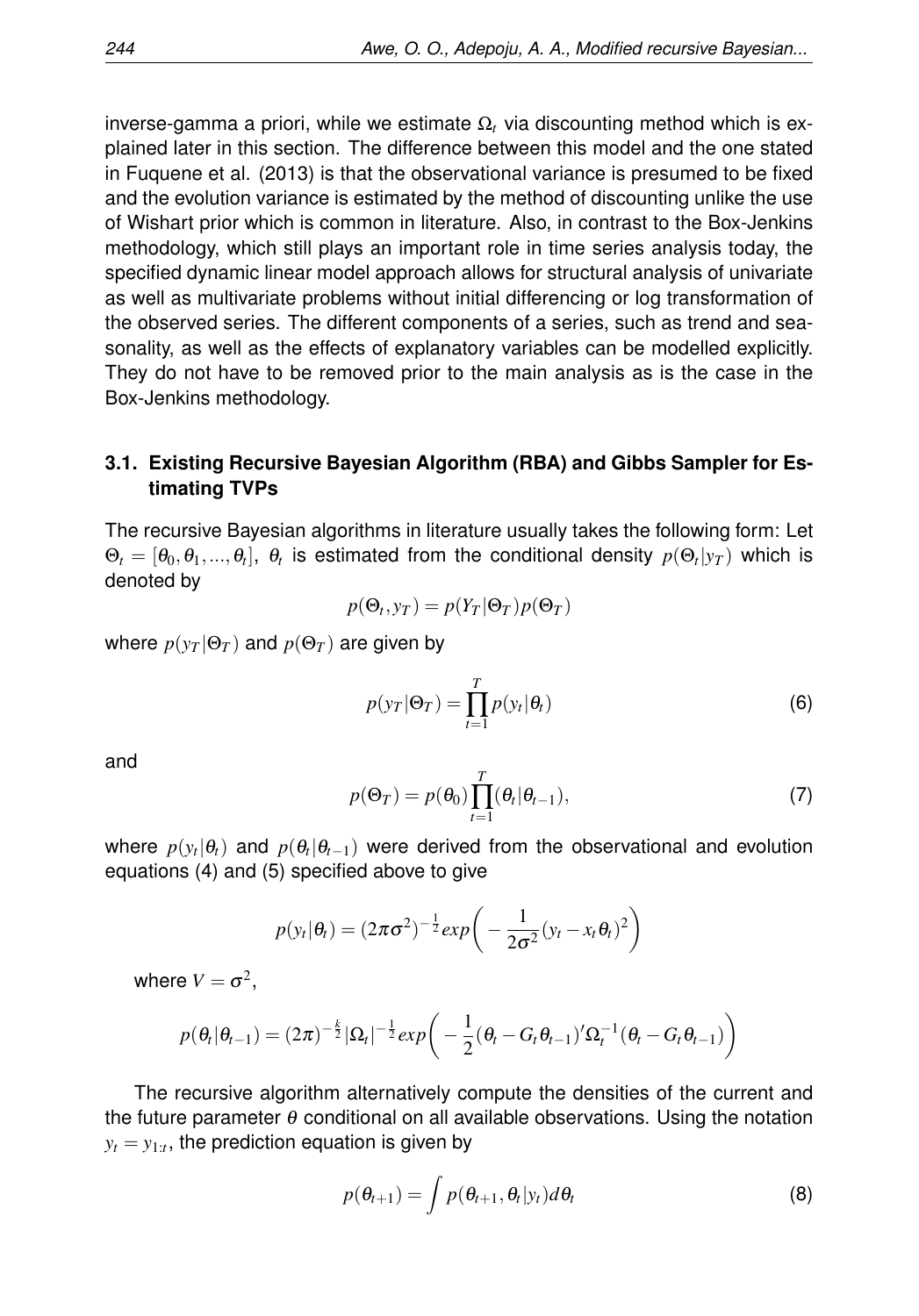$$
= \int p(\theta_{t+1}|\theta_t) p(\theta_t|y_t) d\theta_t.
$$

Applying Bayes' rule, the filtering equation gives

$$
p(\theta_t|y_{1:t}) = \frac{p(y_t|\theta_t)p(\theta_t|\theta_{t-1}, y_{1:t-1})}{p(y_t|y_{1:t-1})}
$$
\n
$$
\propto p(y_t|\theta_t)p(\theta_t|\theta_{t-1}, y_{1:t-1})
$$
\n(9)

The denominator,  $p(y_t|y_{1:t-1})$  is constant relative to  $\theta_t$  and thereby ignored. These recursive equations were initialized with the density of the initial parameter

$$
p(\theta_1|y_0)=p(\theta_1).
$$

This posterior is then used to update the prior recursively until convergence is achieved. The forward filtering step is the standard Kalman filtering analysis to give  $p(\theta_t|D_t)$  at each  $t,$  for  $t=1,...,n.$  The backward sampling step uses the Markov's property to sample  $\theta_T^*$  from  $p(\theta_T|D_T)$  and then for  $t = 1,...,T-1$ , sample  $\theta_t^*$  from  $p(\theta_t|D_t, \theta_{t+1}^*)$  in order to generate samples from the posterior parameter structure. In particular, denote

$$
p(\theta_0, ..., \theta_T | y_T) = \prod_{t=0}^T p(\theta_t | \theta_{t+1}, ..., \theta_T, y_T)
$$

and note that, by the Markov's property,

$$
p(\theta_t | \theta_{t+1}, ..., \theta_t, y_t) = p(\theta_t | \theta_{t+1}, y_t)
$$
\n(10)

and

$$
p(\theta_t|y_t) = \int p(\theta_t, \theta_{t+1}|y_t) d\theta_{t+1}
$$
  
= 
$$
\int p(\theta_{t+1}|y_t) p(\theta_t|\theta_{t+1}, y_t) d\theta_{t+1}
$$
  
= 
$$
p(\theta_t|y_t) \int \frac{p(\theta_{t+1}|y_t) (p(\theta_{t+1}|\theta_t) d\theta_{t+1})}{p(\theta_{t+1}|y_t)}
$$
(11)

which follows again from the recursive application of Bayes' rule and Markov property of  $\theta_t$ .

Since the sampling is done from  $t = T$  to  $t = 0$ , recursively, this procedure is referred to as recursive backward sampling.

In particular, Fuquene et al. (2013) proposed a dynamic linear model which is specified by a normal prior distribution for the p-dimensional state vector for macroeconomic modeling with prior  $\theta_0$ ) as follows:  $\theta_0 \sim N_p(m_0, C_0)$  with the set of equations

$$
y_t = F_t \theta_t + v_t, v_t \sim N_m(0, V_t)
$$
\n(12)

$$
\theta_t = G_t \theta_t + v_t, w_t \sim N_m(0, W_t)
$$
\n(13)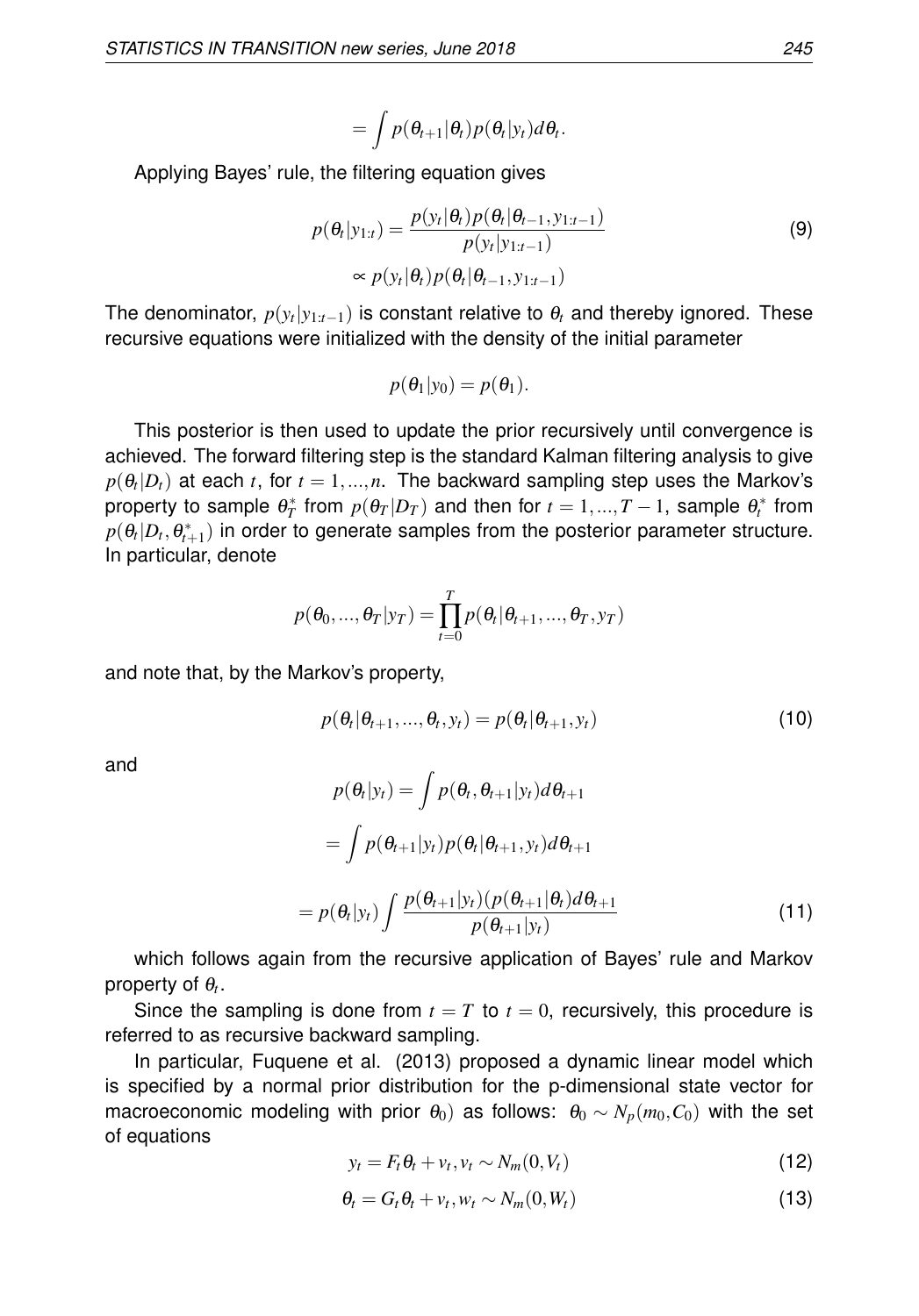with  $t = 1 : T$  where  $F_t$  and  $G_t$  are known matrices of order  $p \times p$  and  $m \times p$ , respectively. Let *θ* ∼ *Student* −*t*( $\mu, \tau, \nu$ ) where *ν* is the degree of freedom,  $\mu$  and  $\tau$  are the location and scale parameters of the student-t density respectively. Then,

$$
\pi(\theta|\tau^2) = \frac{k_1}{\tau} \left(1 + \frac{1}{\nu} \left(\frac{\theta - \mu}{\tau}\right)^2\right)^{-\frac{\nu + 1}{2}}\tag{14}
$$

where  $v > 0$ ,  $-\infty < \mu < \infty$ ,  $-\infty < \theta < \infty$ , and  $k1 = \Gamma \frac{\frac{(v+1)}{2}}{\Gamma(2)}$  $\frac{1}{\Gamma(\frac{1}{\mathcal{V}}2)\sqrt{v\pi}}$  we have that  $\pi(\theta)=\int_0^\infty\pi(\theta|\tau^2)\pi(\tau^2)d\tau^2$  Let  $W_{t,i}$  denote the *i'h* diagonal element of the evolution variance  $W_{t,i}$ ,  $i = 1,...,n$ , the observation and evolution  $\mathsf{variances}$  were given as  $V_t^{-1} = \lambda_{\mathrm{y}} w_{\mathrm{y}}, t$ and  $W_{t,i}^{-1} = \lambda \, \theta$  ,  $i w \theta$  ,  $t_i$ 

In order to obtain posterior inference on the time-varying parameter,  $\theta_t$ , they used the recursive Forward Filtering Backward Sampling (FFBS) algorithm which proceeds as follows

- 1. Use the Kalman filter equations for (14) above. Let  $m_0$   $C_0$  be known with  $(\theta_0|D_0) \sim N(m_0, C_0)$  and  $\theta_t|y_{1:t-1} \sim N(m_{t-1}, C_{t-1}),$ The one-step predictive distribution of θ*<sup>t</sup>* given *y*1:*t*−<sup>1</sup> is Gaussian i.e θ*<sup>t</sup>* |*Dt*−<sup>1</sup> ∼  $N(a_t, R_t)$  with parameter  $a_t = G_t m_{t-1}, R_t = G_t C_{t-1} G_t'.$ The one step ahead predictive distribution of *y<sup>t</sup>* given *y*1:*t*−<sup>1</sup> is Normally distributed as  $(y_t|D_{t-1}) \sim N(f_t, Q_t)$  with parameters  $f_t = F'_t a_t$ ,  $Q_t = F'_t R_t F_t + V_t$ . The filtering distribution of  $\theta_t$  given  $y_{1:t-1}$  is  $(\theta_t|D_t) \sim N(m_t, C_t)$  with parameters  $m_t = a_t + A_t e_t$ ,  $C_t = R_t - A_t Q_t A_t'$  where  $A_t = R_t F_t Q_t^{-1}$  and  $e_t = y_t - f_t$ .
- 2. At time  $t = T$ , sample  $\theta_T$  from  $N(\theta_T|m_t, C_T)$
- 3. For  $t = T 1$ , sample  $\theta_t$  from  $N(\theta_t|m_t^*, C_t^*)$  where  $m_t^* = m_t + b_t(\theta_{t+1} a_{t+1}) C_t^* =$  $C_t - b_t R_{t+1} b'_t$  where  $b_t = C_t G_{t+1} R_{t+1}^{-1}$

This algorithm does not specify a block for the evolution variance of the time-varying parameter θ*<sup>t</sup>* which is often difficult to characterize. Additionally, the algorithm presented in this work specifies a sub-algorithm for optimal selection of Average Granularity Range (AGR) of the discounting parameter  $\lambda$  which also plays an important role in determining convergence of the parameters. First, the observational variance  $\varphi$ , was specified as constant and estimated via Gibbs sampling as presented in the next section.

#### **3.2. Recursive Estimation of Time-Varying Parameters in the Presence of Discounted Evolution Variance**

In this section, we propose an algorithm to estimate the time-varying parameters in dynamic linear models in the presence of discounted evolution variance. This approach makes use of the Recursive Forward Filtering Backward Sampling algorithm within the Kalman filter framework to improve the efficiency of the adapted Gibbs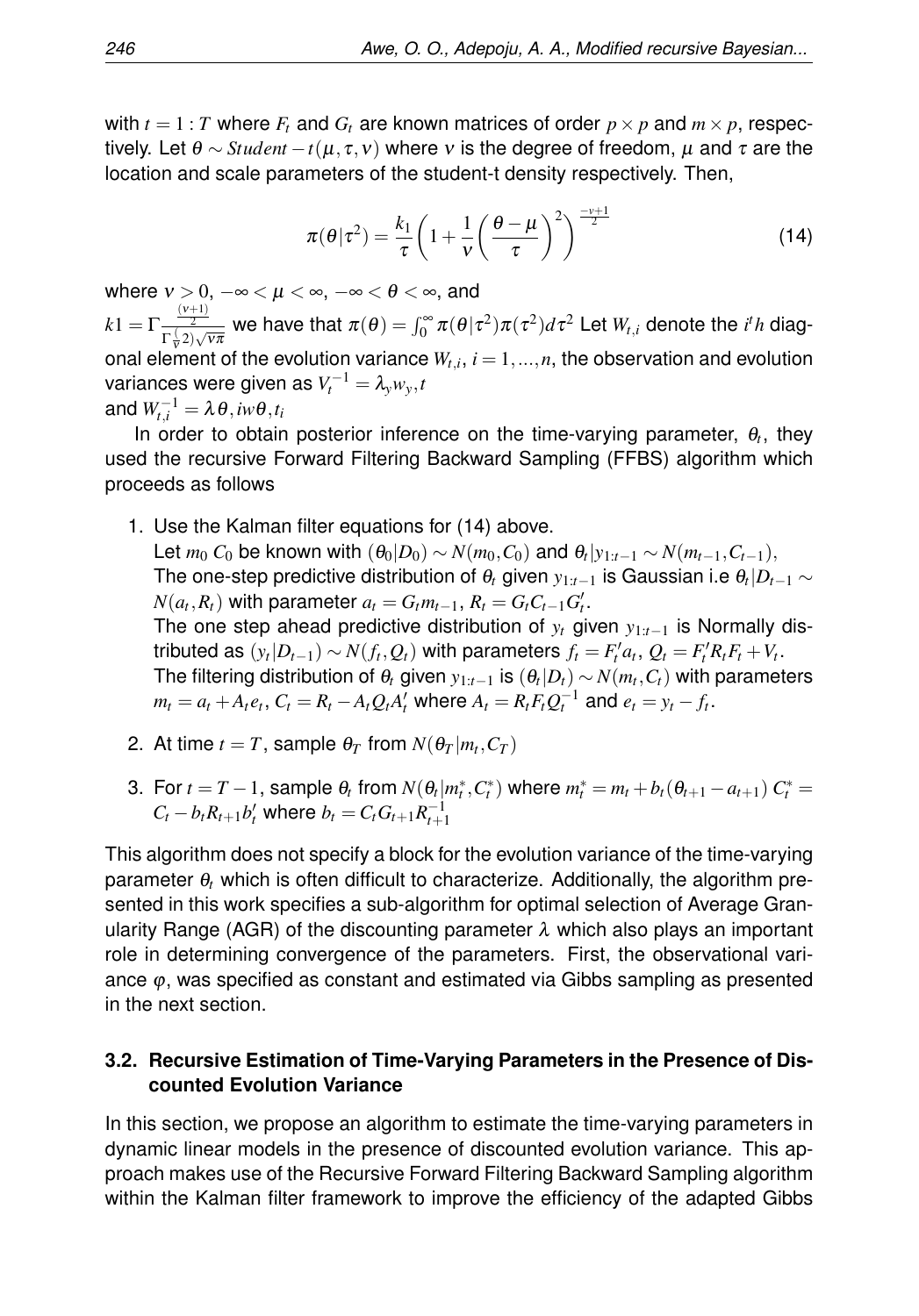sampler by discounting the evolution variance. The main idea of this procedure is to make use of Markov's property of the specified evolution equation so that

$$
P(\theta_t | \theta_{t+1}, D_t) = P(\theta_{t+1} | \theta_t, D_t)
$$
\n(15)

where  $\theta_t$  denotes the time-varying parameters at time  $t$  and  $D_t = (y_1,...,y_t,x_1,...,x_t)$ . Due to the Markovian structure of the time-varying parameter  $\theta_t$ , it is estimated by computing the predictive and filtering distributions of θ*<sup>t</sup>* recursively starting from the prior  $\theta_0 \sim N(m_0, C_0)$ . This recursive method allows us to draw the parameter vectors jointly. Consider a vector of unknown time-varying slope parameters  $\theta_t = (\theta_1, ..., \theta_p)$ , the Gibbs sampling algorithm employed proceeds by sampling recursively the conditional posterior distribution where the most recent values of the conditioning parameters are used. Following the Bayesian paradigm, the specification of the model is complete only after specifying the prior distribution of all the unknown quantities of interest in the model. We assign a distribution to  $\theta_t$  at time t=0, conditional on all the information available before any observation is made. Let  $D_0$  be the set containing all this information, then the prior distribution is  $\theta_0|D_0 \sim N(m_0, C_0)$  where  $m_0$  and  $C_0$  are known vector and matrix respectively. Next, an update is made for  $\theta_1$  and  $D_0$  which is also normally distributed. Based on this update, the one step-ahead forecast follows from the conditional distribution  $y|\theta_0, D_0$ . Once the value of  $y_1$  at time  $t = 1$  is known, the posterior distribution of  $\theta_1$  is obtained recognizing that the information available at time  $t = 1$  is  $D_1 = y_1, D_0$ . The inference is made in this recursive fashion for every time *t*. The Kalman filter was used to calculate the mean and variance of the parameter  $\theta_t$ , given the observations  $D_t.$  It is a recursive algorithm because the current best estimate is updated whenever a new observation is obtained. This recursive Bayesian technique of model estimation can be stated in form of prediction, filtering and update equations. The prediction and update step requires a few basic calculations of which only the conditional means and variances of the filtering and prediction density is stored in each step of the iteration. To describe the filtering procedure, let

$$
m_t = E(\theta_t | D_t) \tag{16}
$$

be the optimal estimator of  $\theta_t$  based on  $D_t$  and let

$$
C_t = E((\theta_t - m_t)(\theta_t - m_t)' | D_t)
$$
\n(17)

be the mean square error matrix of  $m_t$ . Let  $\theta_{t-1}|y_{1:t-1} \sim N(m_{t-1},C_{t-1}),$  where  $y_{1:t-1}$ denote all observations up to time  $t - 1$ . Then the one-step-ahead predictive density θ*t* |*y*1:*t*−<sup>1</sup> is Gaussian with parameters:

$$
E(\theta_t|y_{1:t-1}) = m_{t-1} \equiv A_t(say)
$$
\n(18)

$$
Var(\theta_t | y_{1:t-1}) = C_{t-1} + \Omega_t \equiv R_t(say)
$$
\n(19)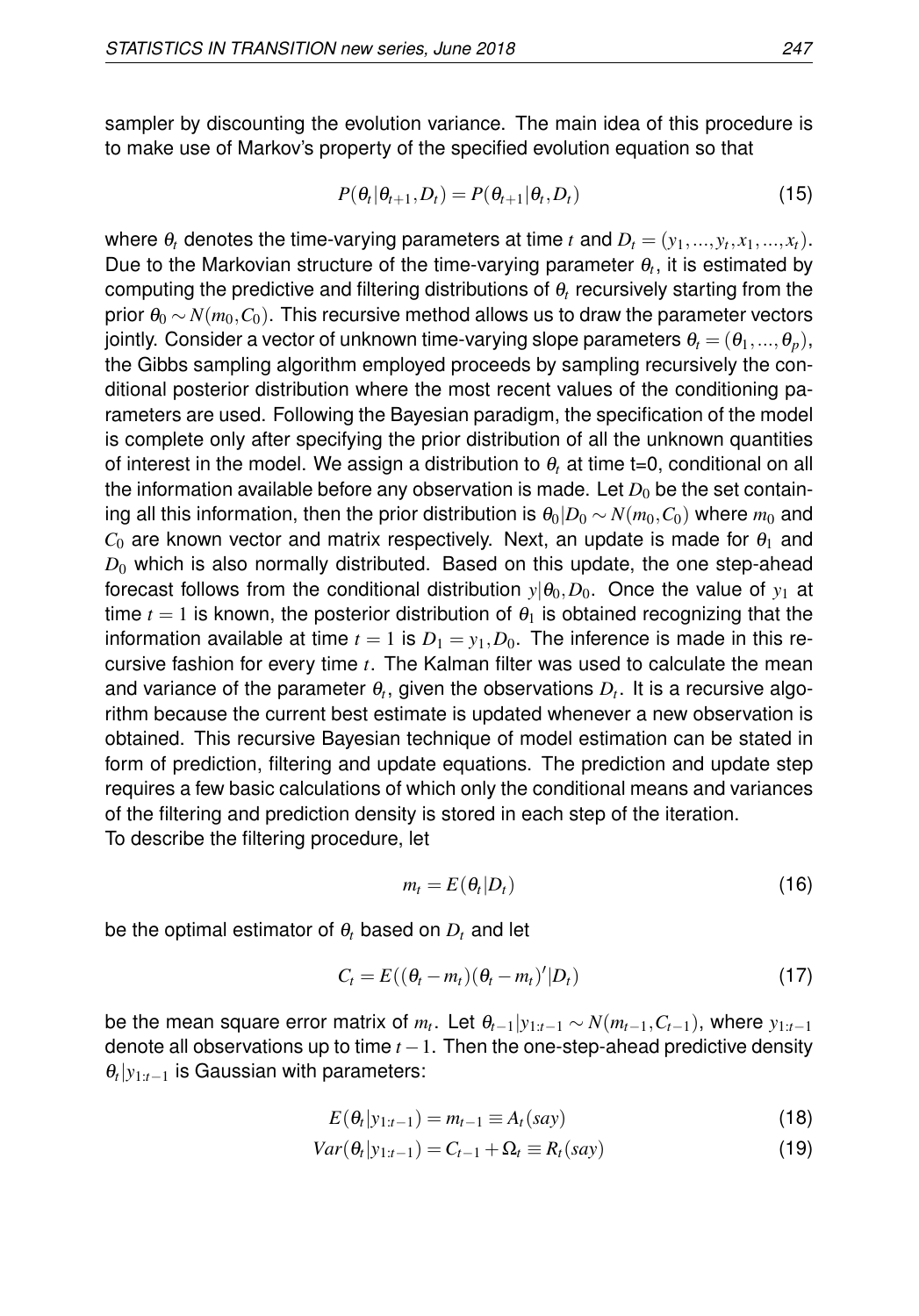The one-step-ahead predictive density of *y<sup>t</sup>* |*y*1:*t*−<sup>1</sup> is Gaussian with parameters:

$$
f_t = E(y_t|y_{1:t-1}) = X_t A_t
$$
\n(20)

$$
Q_t = Var(y_t|y_{1:t-1}) = X_t R_t X_t' + V
$$
\n(21)

The filtering density of  $\theta_t$  given  $y_{1:t}$  is Gaussian with parameters:

$$
m_t = E(\theta_t | y_{1:t}) = A_t + R_t X_t' Q_t^{-1} e_t
$$
\n(22)

$$
C_t = Var(\theta_t | y_{1:t}) = R_t - R_t X_t' Q_t^{-1} X_t R_t'
$$
\n(23)

where  $e_t = y_t - f_t$  is the forecast error.

#### **3.2.1 Posterior Estimation of Unknown Observational Variance (**ϕ**) with Independent Priors**

In the simulation excercise for estimating the static observational variance,  $\varphi$ , the following Gibbs sampler of Nakajima et al. (2011) was adopted with slight modifications: Consider the linear equation which is the observational equation specified in (4) above

$$
y_t = X_t \theta_t + v_t, v_t \sim N(0, \varphi), \qquad (24)
$$

let  $\varphi\equiv\sigma^2$  and  $\theta_t=\theta$ 

and assume a normal prior for the parameter  $\theta$  and inverse gamma prior for the parameter  $\sigma^2$ , to sample from  $\varphi|\theta$  we impose a gamma prior on  $\varphi^{-1}$  and derive the posterior hyperparameters. Let  $\varphi^{-1} \sim \mathit{Gamma}(a_0,b_0),$  then

$$
\varphi^{-1}|\theta \sim Gamma(a_0+\frac{T}{2},b_0+\frac{1}{2}\sum_{t=1}^T(y_t-X_t\theta_t)^2)
$$

We start with

$$
p(y|\theta, X) = (2\pi)^{-\frac{n}{2}} exp(-\frac{1}{2\sigma^2}(y - X\theta)'(y - X\theta))
$$
 (25)

The priors are given as follows:

$$
p(\theta, \varphi) = p(\theta)p(\varphi)
$$

where

$$
\theta \sim N(\mu_0, \varphi_0) \tag{26}
$$

and

$$
\varphi \sim IG(\nu_0, \tau_0) \tag{27}
$$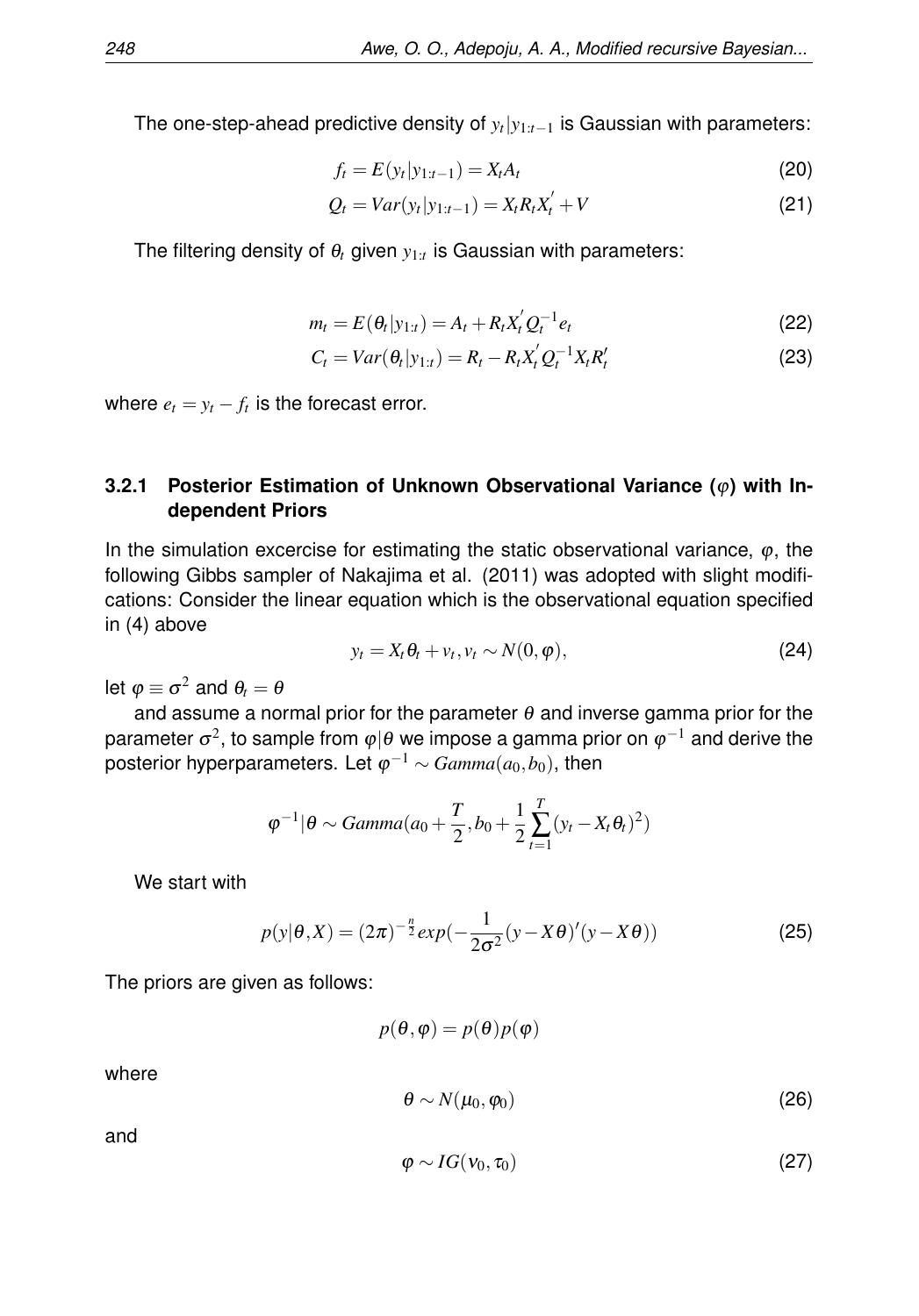$\mu_0$  is the prior mean for  $\theta$  and  $\varphi_0$  is the prior variance- covariance matrix for  $\theta$ 

with

$$
E(\varphi) = \frac{\tau_0}{v_0 - 1} \tag{28}
$$

$$
V(\varphi) = \frac{\tau_0^2}{(\nu_0 - 1)^2 (\nu_0 - 2)}\tag{29}
$$

We chose the form given in Gelman (2004) where  $v_0$  and  $\tau_0$  are the shape and scale parameters respectively. Using Bayes rule to combine the priors (26) and (27) above with the likelihood and dropping all unrelated terms to the parameters of interest yields the following posterior kernels:

$$
p(\theta, \varphi | y, X) \propto (\sigma^2)^{\frac{-n-2\nu_0 - 2}{2}} exp(-\frac{1}{2\sigma^2} (2\tau_0))
$$
  
×  $exp\left(-\frac{1}{2}(\frac{1}{\sigma^2}(y - X\theta)'(y - X\theta) + (\theta - \mu_0)'\varphi_0^{-1}(\theta - \mu_0))\right)$  (30)

First, we find the posterior density of  $\theta$ , conditional on  $\varphi$  while treating  $\varphi$  as a constant.

This leaves us with the posterior kernel:

$$
p(\theta|\varphi, y, X) \propto
$$
  
 
$$
exp(-\frac{1}{2}(\frac{1}{\varphi}(y - X\theta)'(y - X\theta) + (\theta - \mu_0)'(\varphi_0)^{-1}(\theta - \mu_0))).
$$
 (31)

## **Transformations**

Let

$$
\varphi_1 = (\varphi_0^{-1} + \frac{1}{\varphi} X'X)^{-1}
$$

and

$$
\mu_1 = \varphi_1(\varphi_0^{-1}\mu_0 + \frac{1}{\varphi}X'Xb) = \varphi_1(\varphi_0^{-1}\mu_0 + \frac{1}{\varphi}X'y)
$$

Then from (3.34),

$$
\frac{1}{\varphi}(y-X\theta)'(y-X\theta) + (\theta - \mu_0)' \varphi_0^{-1}(\theta - \mu_0)
$$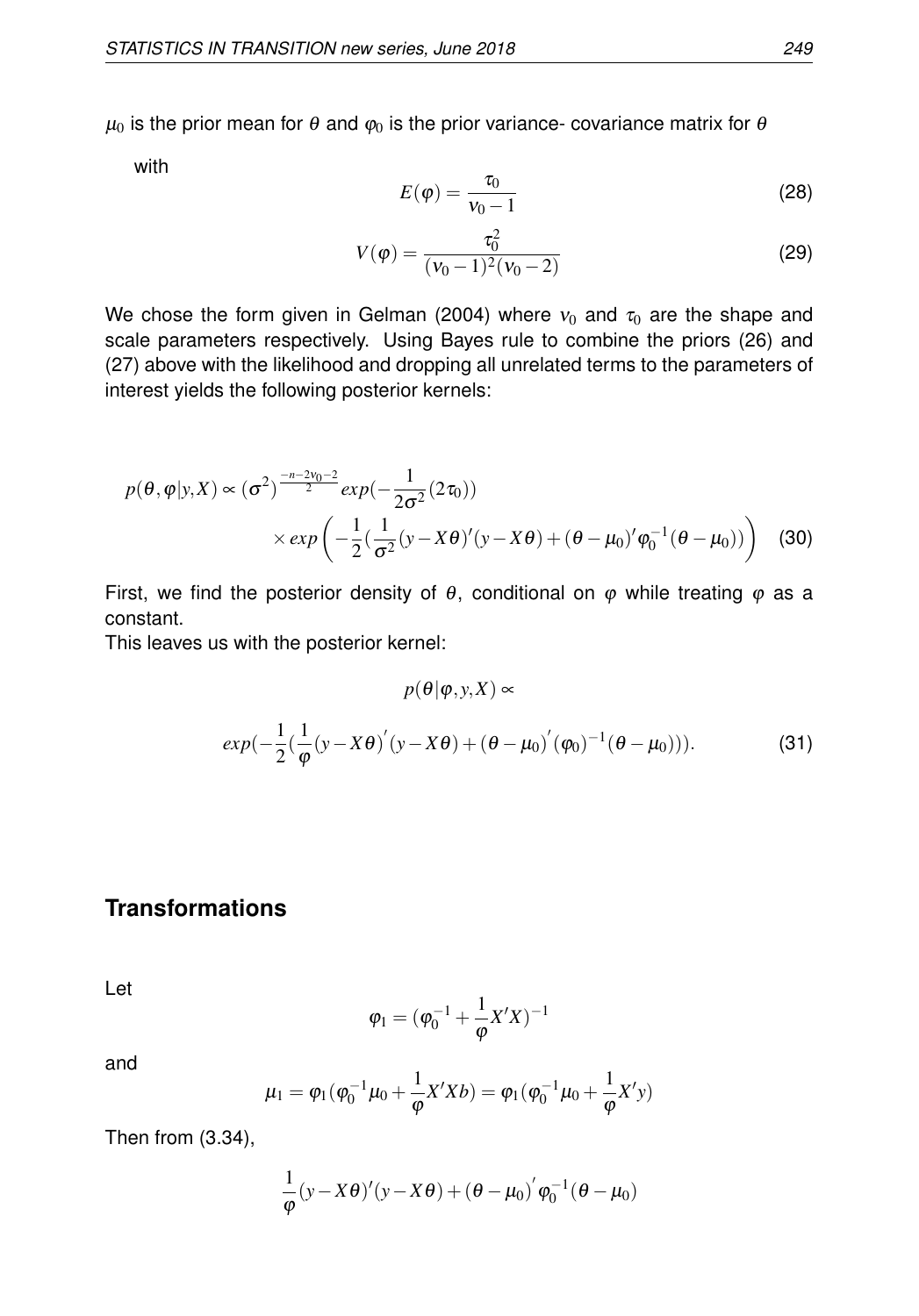$$
= \frac{1}{\varphi} y' y + \theta' \frac{1}{\varphi} X' X \theta - \frac{1}{\varphi} y' X \theta - \theta' \frac{1}{\varphi} X' y + \theta' \varphi_0^{-1} \theta
$$
  
\n
$$
= \mu'_0 \varphi_0^{-1} \theta - \theta' \varphi_0^{-1} \mu_0 + \mu'_0 \varphi_0^{-1} \mu_0
$$
  
\n
$$
= \theta' (\varphi_0^{-1} + \frac{1}{\varphi} X' X) \theta - \theta' (\varphi_0^{-1} \mu_0 + \frac{1}{\varphi} X' y)
$$
  
\n
$$
- (\mu'_0 \varphi_0^{-1} + \frac{1}{\varphi} y' X) \theta + \frac{1}{\varphi} y' y + \mu'_0 \varphi_0^{-1} \mu_0
$$

$$
= \theta' \varphi_1^{-1} \theta - \theta' \varphi_1^{-1} \mu_1 - \mu'_1 \varphi_1^{-1} \theta
$$
  
+  $\mu'_1 \varphi_1^{-1} \mu_1 - \mu'_1 \varphi_1^{-1} \mu_1 + \frac{1}{\varphi} y' y + \mu'_0 \varphi_0^{-1} \mu_0$   
=  $(\theta - \mu_1)' \varphi_1^{-1} (\theta - \mu_1) - \mu'_1 \varphi_1^{-1} \mu_1 \varphi_1^{-1} \mu_1 + \frac{1}{\varphi} y' y$   
+  $\mu'_0 \varphi_0^{-1} \mu_0$ .

Therefore, the conditional posterior kernel in (31) above can be written as :

$$
p(\theta|\varphi, y, X) \propto
$$
  
 
$$
exp(-\frac{1}{2}(\theta - \mu_1)'\varphi_1^{-1}(\theta - \mu_1)exp(-\frac{1}{2}(\frac{1}{\varphi}y'y + \mu'_0\varphi_0^{-1}\mu_0 - \mu'_1\varphi_1^{-1}\mu_1))
$$
 (32)

Since none of the terms in the second exponent include  $\theta$ , we simplify the full conditional distribution in (32) to

$$
p(\theta|\varphi, y, X) \propto exp(-\frac{1}{2}(\theta - \mu_1)' \varphi_1^{-1}(\theta - \mu_1))
$$
\n(33)

Therefore, we have again, the kernel of a multivariate normal density, and we can say that

$$
\theta | \varphi, y, X \sim N(\mu_1, \varphi_1)
$$

where

$$
\phi_1=(\phi_0^{-1}+\frac{1}{\phi}X'X)^{-1}
$$

and

$$
\mu_1=\varphi_1(\varphi_0^{-1}\mu_0+\frac{1}{\varphi}X'y)
$$

to sample from.

## **Posterior Inference on** φ

In order to derive the conditional posterior density for  $\varphi$ , we return to our original expression for the joint posterior given in (30). Ignoring terms that are not related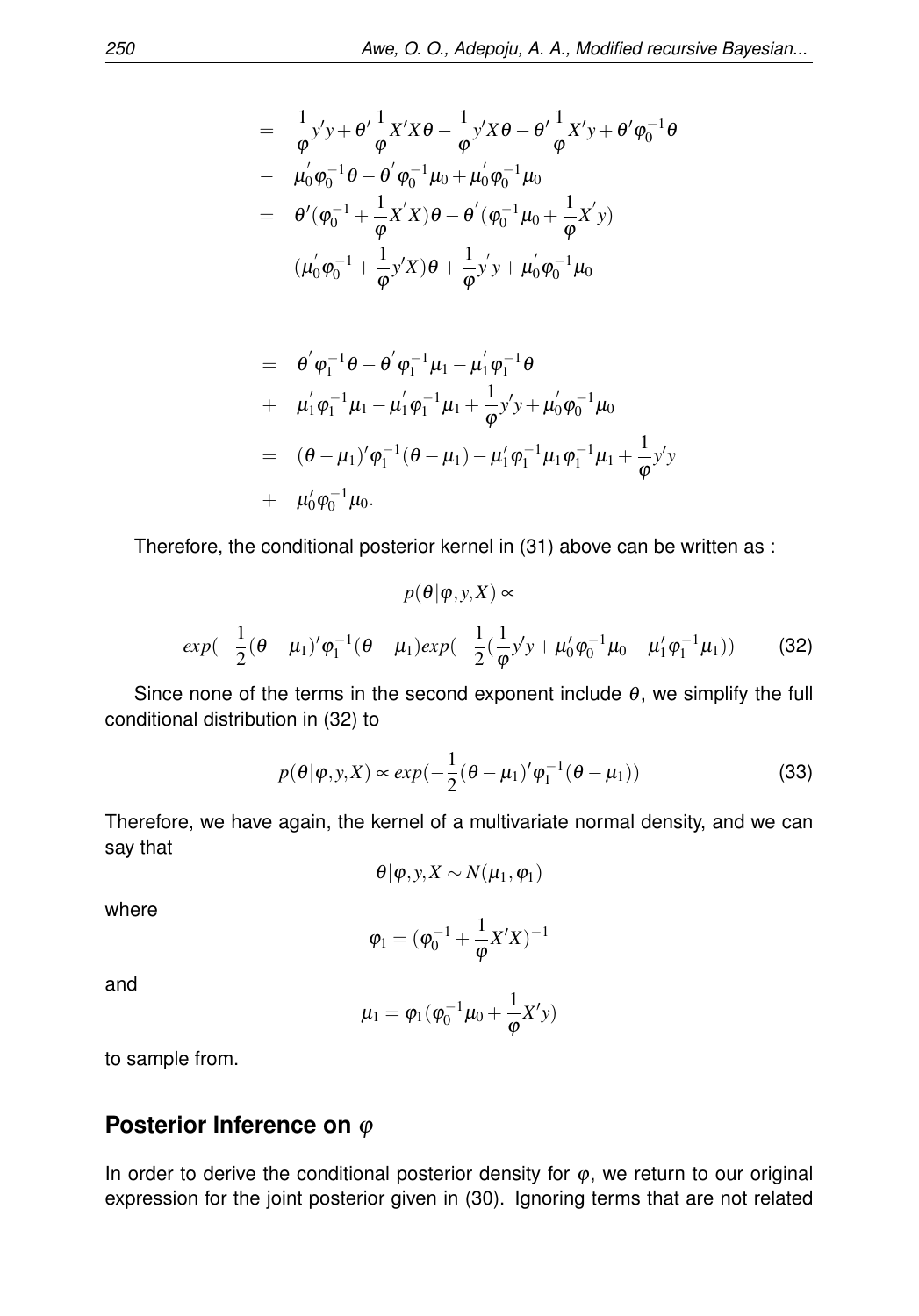to  $\varphi$ , we have :

$$
p(\varphi|\theta, y, X) \propto (\varphi)^{\frac{-n-2\nu_0-2}{2}} exp(-\frac{1}{2\varphi}(2\tau_0 + (y - X\theta)'(y - X\theta)))
$$
 (34)

Comparing this expression with the kernel of the inverse gamma prior specified in (29) above, we have the kernel of another inverse gamma density: Hence

$$
\varphi|\theta, y, X \sim IG(v_1, \tau_1) \tag{35}
$$

where

$$
v_1 = \frac{2v_0 + n}{2}
$$

and

$$
\tau_1 = \frac{2\tau_0 + (y - X\theta)'(y - X\theta)}{2}
$$

#### **3.3. Estimation of Evolution Variance (**Ω*t***) with Discount Values**

Consider the evolution equation in (5) above,

$$
\theta_t = G_t \theta_{t-1} + w_t, w_t \sim N(0, \Omega_t)
$$
\n(36)

where  $\Omega_t$  is the evolution variance and other parameters are as defined earlier. Let

$$
V(\theta_{t-1}|D_{t-1}) = V(G_t \theta_{t-1}|D_{t-1})
$$

$$
= G_t C_{t-1} G'_t
$$

$$
= C_{t-1}
$$

so that

$$
V(\theta_t|D_{t-1})=C_{t-1}+\Omega_t
$$

The prior distribution for θ*t*−<sup>1</sup> is

$$
\theta_{t-1}|D_{t-1} \sim N(m_{t-1},C_{t-1})
$$

where  $D_{t-1} = (y_1, y_2, ..., y_{t-1})$  and the prior distribution for  $\theta_t$  is

$$
\theta_t|D_{t-1} \sim N(m_{t-1}, Q_t)
$$

where

 $Q_t = C_{t-1} + \Omega_t$ 

Therefore,

$$
\Omega_t = Q_t - C_{t-1} \tag{37}
$$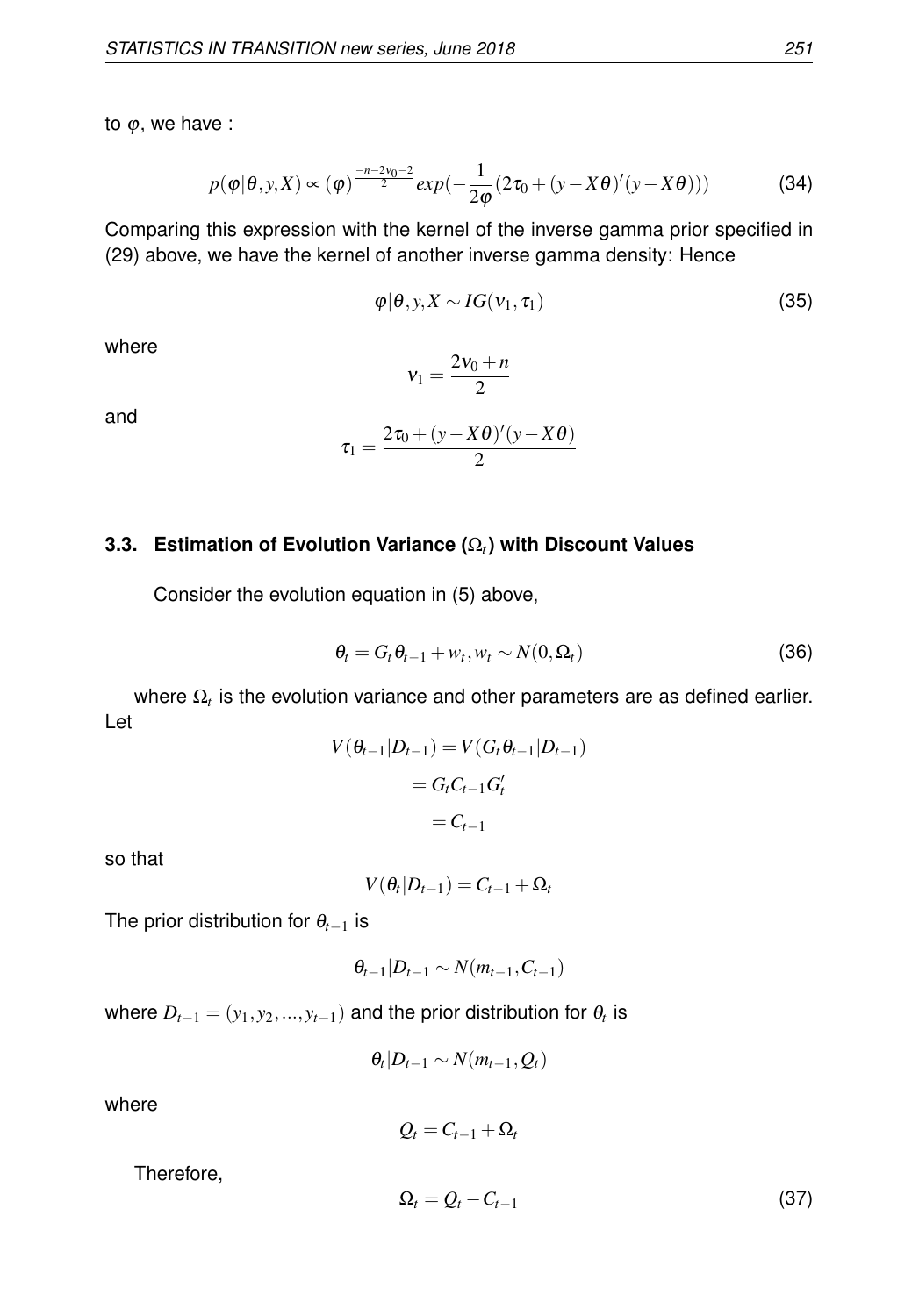We introduce the discount factor as a quantity  $\lambda$  such that

$$
Q_t = C_{t-1}/\lambda \tag{38}
$$

can be interpreted as the percentage of information that passes from time *t* −1 to *t*.

Therefore, we select the discounting grid  $\lambda \in [0.01, 0.99]$ . We next develop a sub-algorithm to select optimal granularities of the discount values  $\lambda$  which enable us to conlude the convergence of the model.

# **4. Parsimonious Model Selection Algorithm (PMSA) for Optimal Model and Discount Value Selection**

Since the choice of the evolution variance determines the forcasting performance of DLM, a sub-algorithm for optimal discount value selection with Mean Squared Prediction Error was developed as follows:

- 1. Init:  $i=0$
- 2. Let  $\lambda_i \in [0.01..0.99]$
- 3. Compute  $\Omega_t$  in the DLM with  $\lambda_i$
- 4. Estimate one-step ahead predictive density of the specified Bayesian DLM
- 5. Compute concurrent MSPE of DLM in 3 and cross-validate with the discount value of  $Ω<sub>ti</sub>$
- 6. Set  $i = i + 1$
- 7. Is the current MSPE lower than the previous one?
- 8. If No, Go To 6
- 9. If Yes, Go To 10
- 10. Stop: Pick the current discount value and DLM as the best.

## **4.1. Convergence Diagnostics**

The convergence diagnostics of Geweke (1993) was used to compare values in the early part of the Markov chain to those in the latter part of the chain in order to detect failure of convergence. The statistic is constructed as follows: Two sub-sequences of the Markov chain  $\theta$  are taken out, with  $\theta_1^t : t = 1, ..., n_1$  and  $\theta_2^t : t = n_a, ..., n$  where  $1 \leq n_1 \leq n_a < n$ .

Let  $n_2 = n - n_a + 1$  and define  $\bar{\theta}_1 = \frac{1}{n_1} \sum_{t=1}^{n_1} \theta^t$  and  $\bar{\theta}_2 = \frac{1}{n_2} \sum_{t=n_a}^{n} \theta^t$ . Geweke test statistics was used to test whether the mean estimates have converged by comparing means from the early and latter part of the Markov chain. Assuming the ratios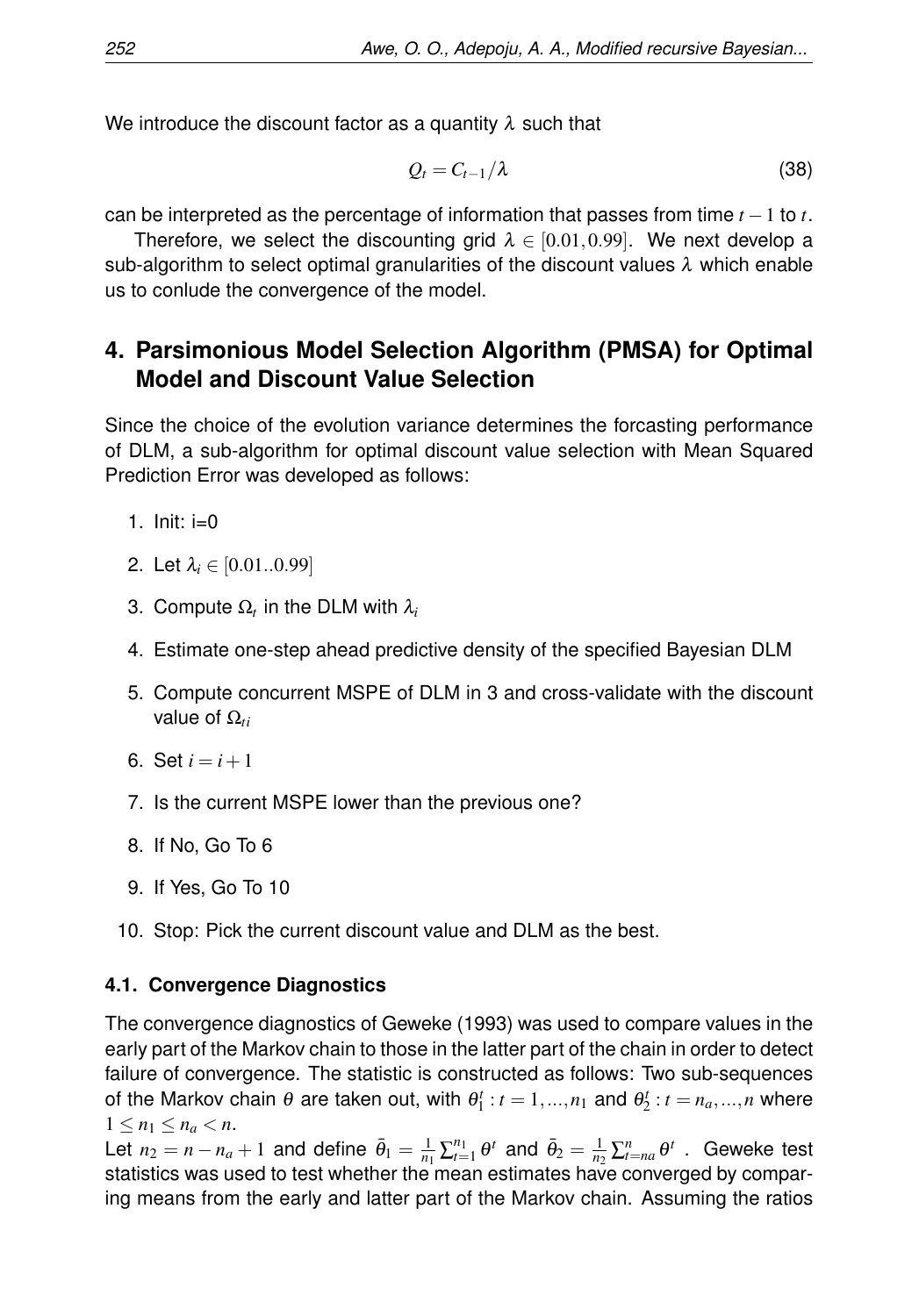$\frac{n_1}{n}$  and  $\frac{n_2}{n}$  are fixed,  $\frac{n_1+n_2}{n} < 1$  , then the following statistic converges to standard normal distribution as  $n$  approaches  $\infty$  we have

$$
Z_n = \frac{\bar{\theta}_1 - \bar{\theta}_2}{\sqrt{\hat{s}_1(\theta)/n_1 + \hat{s}_2(\theta)/n_2}}
$$
(39)

where  $\hat{s}_1(\theta)$  and  $\hat{s}_2(\theta)$  respresent spectral density estimates at zero frequencies. This is a two-sided test and large absolute value *Z* −*score* indicates rejection of the null hypothesis of non-stationarity. Effective sample size relates to autocorrelation and measures mixing of the Markov chain. Most often, much discrepancy between the effective sample size and the simulation sample size indicates poor mixing. Effective Sample Size (ESS) is defined as

$$
ESS = \frac{n}{\eta} = \frac{n}{1 + 2\sum_{k=1}^{\infty} \rho_k(\theta)}
$$
(40)

where n is the total sample size and  $\rho_k(\theta)$  is the autocorrelation at lag k for  $\theta$ . The quantity  $\eta$  is autocorrelation time. The Bayesian process for estimating it is to first find a cut off point *k* after which the autocorrelations are very close to zero and then sum all the  $\rho_k$  to that point. The cut-off point  $k$  is such that  $\rho_k < 0.01$  or  $\rho_k < 2 s_k$ where  $s_k$  is the standard deviation defined as  $\,$ 

$$
s_k = 2\sqrt{\left(\frac{1}{n}(1+2\sum_{j=1}^{k-1}\rho_k^2(\theta))\right)}
$$
(41)

In this method, the Lowest Average Granularity Range (AGR) of  $\lambda$  required for convergence and for minimum Mean Squared Prediction Error (MSPE) would be used to determine optimal performance of the DLMs.

#### **4.2. The Modified Recursive Bayesian Algorithm**

In summary, the modified recursive Bayesian algorithm for estimating time-varying parameter proceeds as follows:

1. Sample from  $p(\theta_T|D_T)$  using the filtering density in section 3.2. This distribution is assumed to be Normally distributed with parameter  $N(h_t,H_t)$  where:

$$
h_t = m_t + C_t G_t' R_{t+1}^{-1} (\theta_{t+1} - a_{t+1})
$$
\n(42)

$$
H_t = C_t - C_t G_t' R_{t+1}^{-1} G_t C_t' \tag{43}
$$

- 2. Sample from  $p(\theta_{T-1}|\theta_T, D_T)$ .
- 3. For the filtering algorithm to run, estimate  $\varphi$  using the Gibbs sampler in section 3.2.1 .
- 4. Given  $(\theta_t|D_t)$ , obtain  $\Omega_t = C_t(1-\lambda)/\lambda$  via the discounting method in section 3.3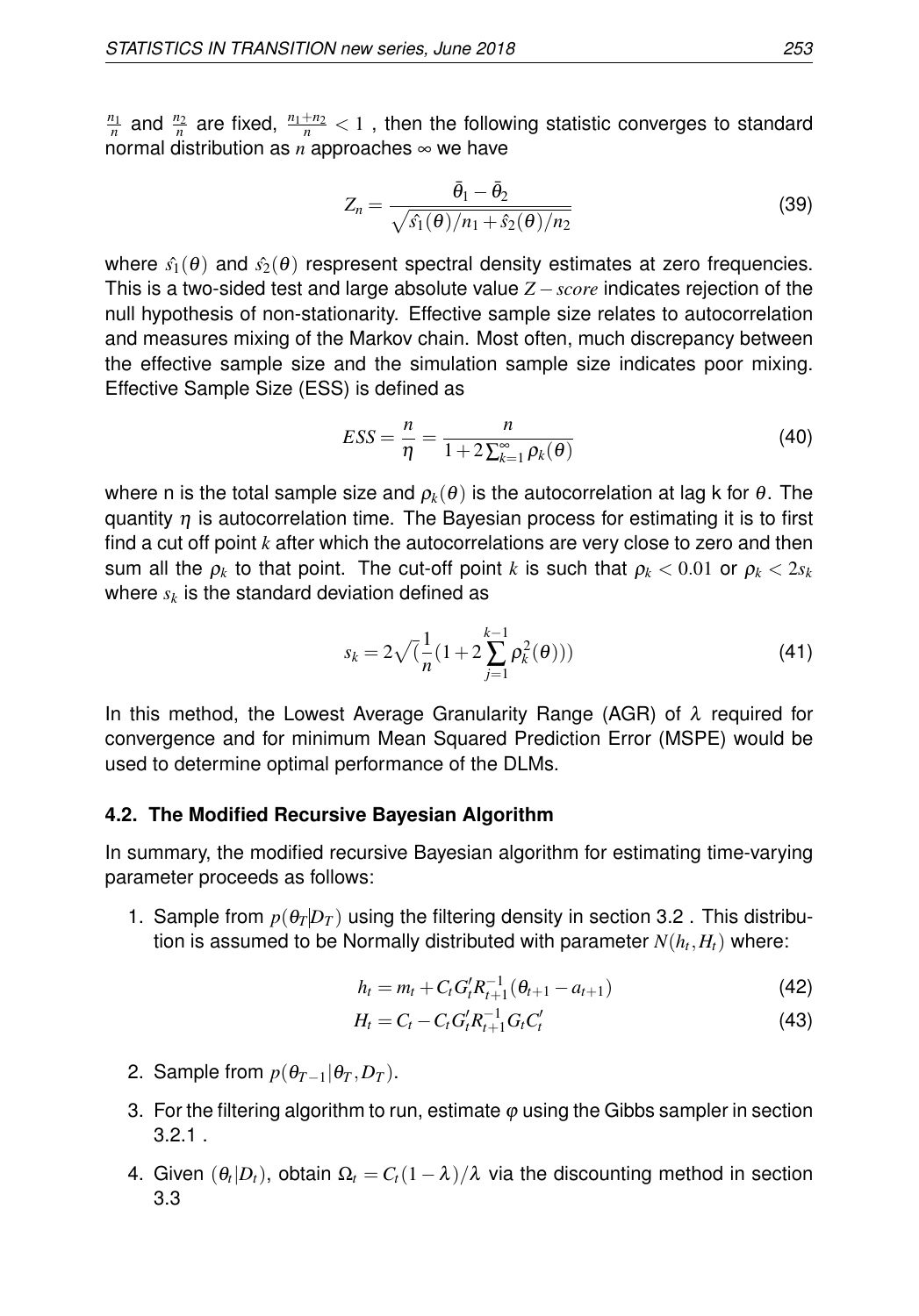- 5. Proceed by sampling recursively in this manner for  $t + 1, t + 2, ...$
- 6. Use the sub-algorithm in section 3.4 to determine AGR required for convergence and when to stop sampling.
- 7. Sample from  $p(\theta_0, ..., \theta_T | D_T)$ .
- 8. Starting from the final density sampled in equation (7) above, the smoothing recursion proceeds backwards in time, using the previously computed filtering and prediction densities.
- 9. Employ the convergence diagnostics discussed in section 3.4.1 to detect failure or otherwise of convergence of the Markov chain.
- 10. Use  $\lambda$  and minimum MSPE to assess the performance of the modified algorithm for DLM with FPs and TVPs for various sample sizes.

## **5. Conclusion**

A sound theoretical exposition of how recursive Bayesian algorithms can be employed to model dynamic relationships over time in the presence of discounted evolution variance constituted a major portion of this paper. The modelling of change in the context of widely established concepts in econometrics was addressed by proposing a conceptually implementable Recursive Bayesian Algorithm (RBA) for estimating of time-varying slope parameters  $(\theta_t)$  in dynamic linear model in the presence of discounted evolution variance. A fast and efficient sub-algorithm for optimal discount value and model selection was also proposed, to determine the average granularities of discount values required for convergence in estimation of time-varying parameters. Future studies will explore the application of this algorithm to simulated and real financial, economic and environmental time series data.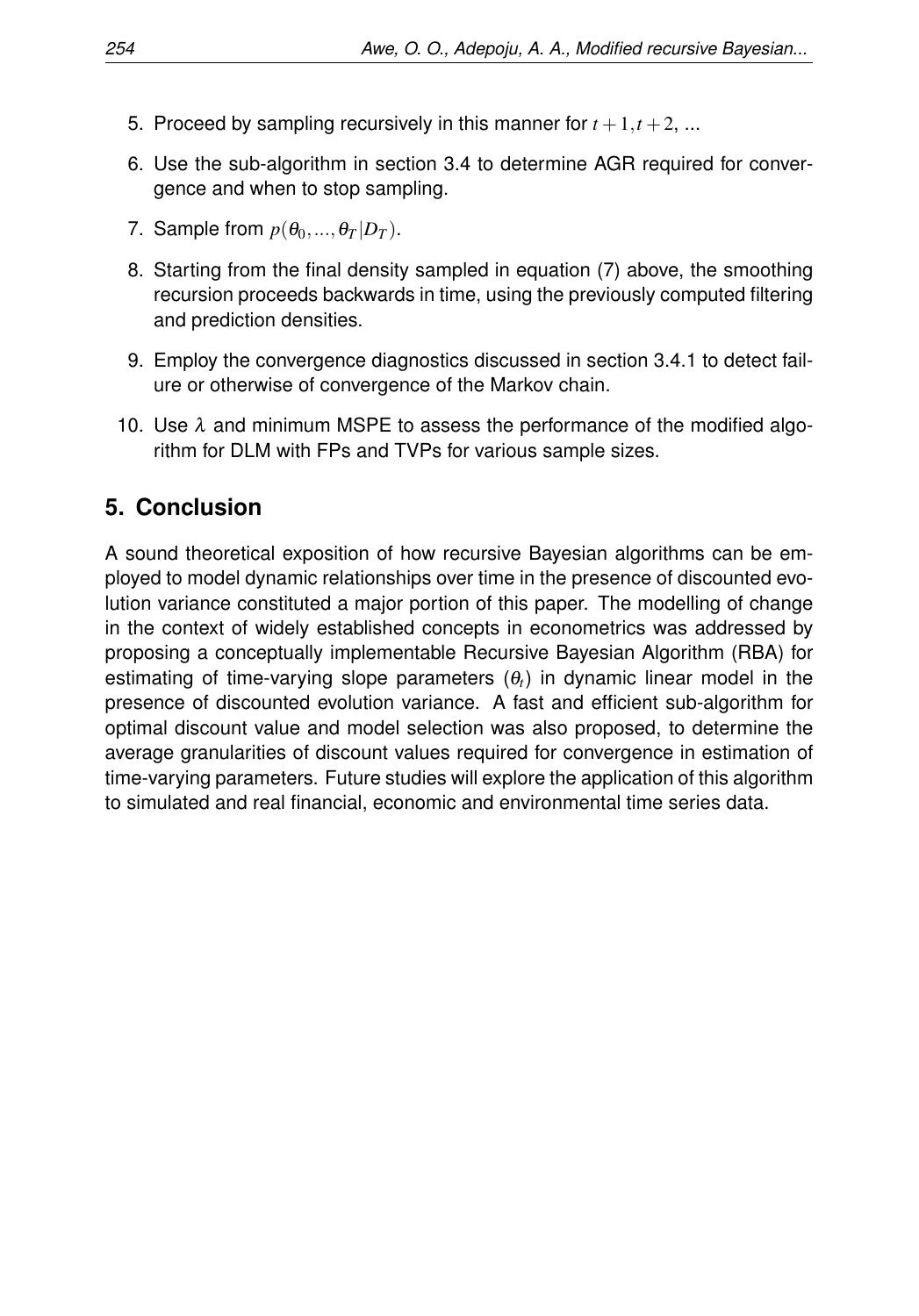# **REFERENCES**

- ABREU, D., PEARCE, D., STACCHETTI, E., (1990). Toward a theory of discounted repeated games with imperfect monitoring. Econometrica, Journal of the Econometric Society, pp. 1041–1063.
- ATHANS, M., (1974). The importance of kalman filtering methods for economic systems, In Annals of Economic and Social Measurement, Vol. 3, No. 1, pp. 49–64. NBER.
- BELSLEY, D. A., KUTI, E., (1973). Time-varying parameter structures: An overview, In Annals of Economic and Social Measurement, Volume 2, number 4, pp. 375–379. NBER.
- BERTSEKAS, D. P., (1976). Dynamic programing and stochastic control, Mathematics in Science and Engineering, Academic Press, New York.
- BLANCHARD, O. J., FISCHER, S., (1989). Lectures on macroeconomics, MIT press.
- CHETTY, V. K., (1971). Estimation of solowŠs distributed lag models, Econometrica: Journal of the Econometric Society, pp. 99–117.
- COOLEY, T. F., PRESCOTT, E. C., (1973). Systematic (non-random) variation models: varying parameter regression: a theory and some applications, In Annals of Economic and Social Measurement, Vol. 2, No. 4, pp. 463–473. NBER.
- COOLEY, T. F., PRESCOTT, E. C., (1976). Estimation in the presence of stochastic parameter variation, Econometrica: journal of the Econometric Society, pp. 167–184.
- COOPER, R. L., (1972). The predictive performance of quarterly econometric models of the united states, In Econometric Models of Cyclical Behavior, Vol. 1 and 2, pp. 813–947. NBER.
- DOH, T., CONNOLLY, M., (2013). The state space representation and estimation of a time- varying parameter VAR with stochastic volatility, Springer.
- FUQUENE, J., ALVAREZ, M., PERICCHI, L., (2013). A robust Bayesian dynamic linear model to detect abrupt changes in an economic time series: The case of Puerto Rico, arXiv preprint arXiv:1303.6073.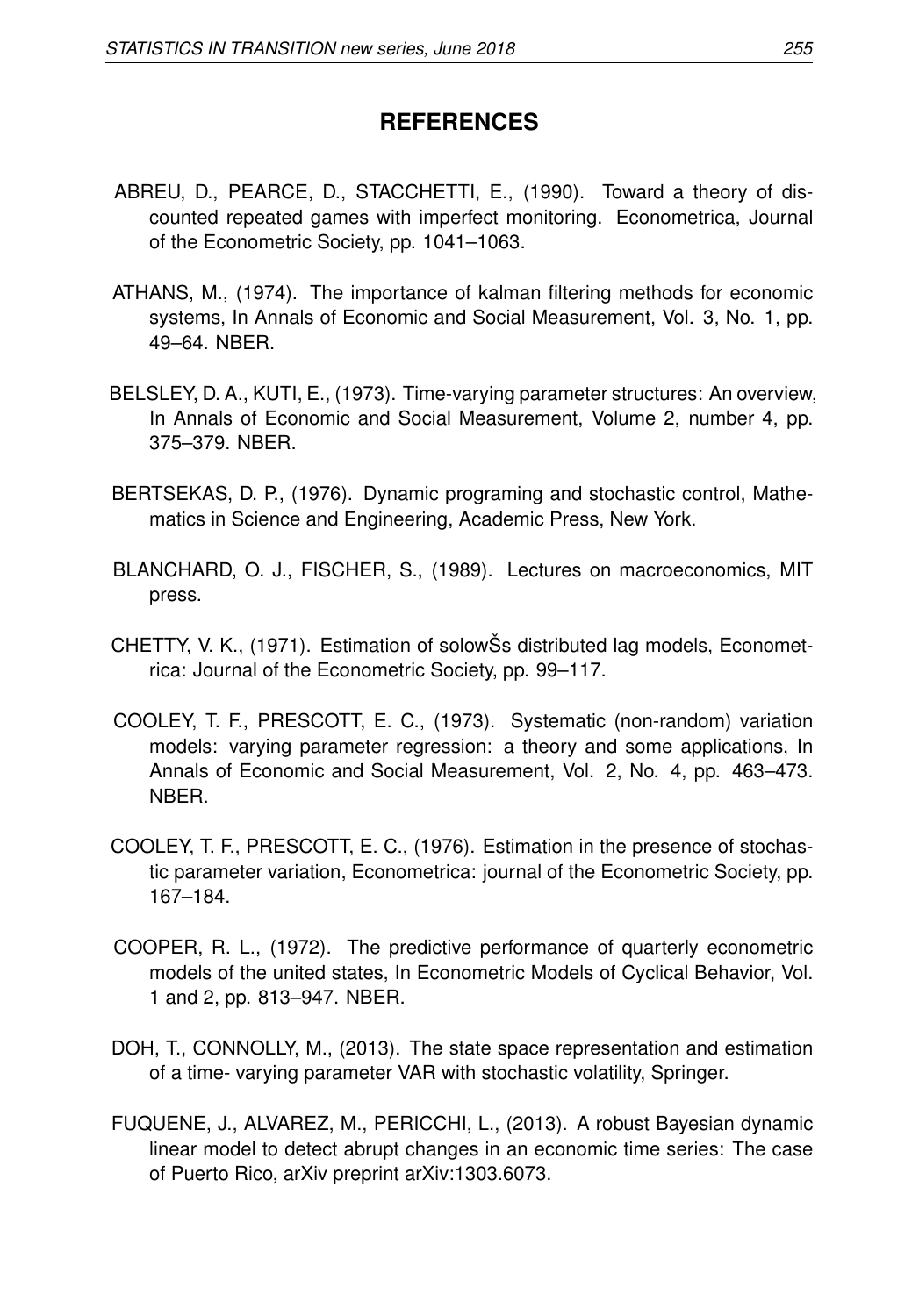- FÚQUENE, J., M. ÁLVAREZ, PERICCHI, L. R., (2015). A robust Bayesian dynamic linear model for Latin-American economic time series: Sthe Mexico and Puerto Rico casesŤ, Latin American Economic Review 24 (1), pp. 1–17.
- GALLANT, A. R., FULLER, W. A., (1973). Fitting segmented polynomial regression models whose join points have to be estimated, Journal of the American Statistical Associa- tion 68 (341), pp. 144–147.
- GELFAND, A. E., HILLS, S. E., RACINE-POON, A., SMITH, A. F., (1990). Illustration of Bayesian inference in normal data models using Gibbs sampling, Journal of the American Statistical Association 85 (412), pp. 972–985.
- GELMAN, A., (2004). Parameterization and Bayesian modeling, Journal of the American Statistical Association 99 (466).
- GEMAN, S., GEMAN, D., (1984). Stochastic relaxation, Gibbs distributions, and the bayesian restoration of images, Pattern Analysis and Machine Intelligence, IEEE Trans- actions on (6), pp. 721–741.
- GEWEKE, J., (1993). Bayesian treatment of the independent student-t linear model, Journal of Applied Econometrics 8(S1), pp. 19–40.
- GOLDFELD, S. M., QUANDT, R. E., (1973). A Markov model for switching regressions, Journal of econometrics 1 (1), pp. 3–15.
- HARVEY, A., PHILLIPS, G., (1982). The estimation of regression models with timevarying parameters, In Games, economic dynamics, and time series analysis, pp. 306–321. Springer.
- HASTINGS, W. K., (1970). Monte Carlo sampling methods using Markov chains and their applications, Biometrika 57 (1), pp. 97–109.
- HINKLEY, D. V., (1971). Inference in two-phase regression. Journal of the American Statistical Association 66 (336), 736–743.
- KALABA, R., TESFATSION, L., (1980). A least-squares model specification test for a class of dynamic nonlinear economic models with systematically varying parameters, Journal of Optimization Theory and Applications 32 (4), pp. 537–567.
- KALABA, R., TESFATSION, L., (1988). The flexible least squares approach to time-varying linear regression. Journal of Economic Dynamics and Control 12(1), 43–48.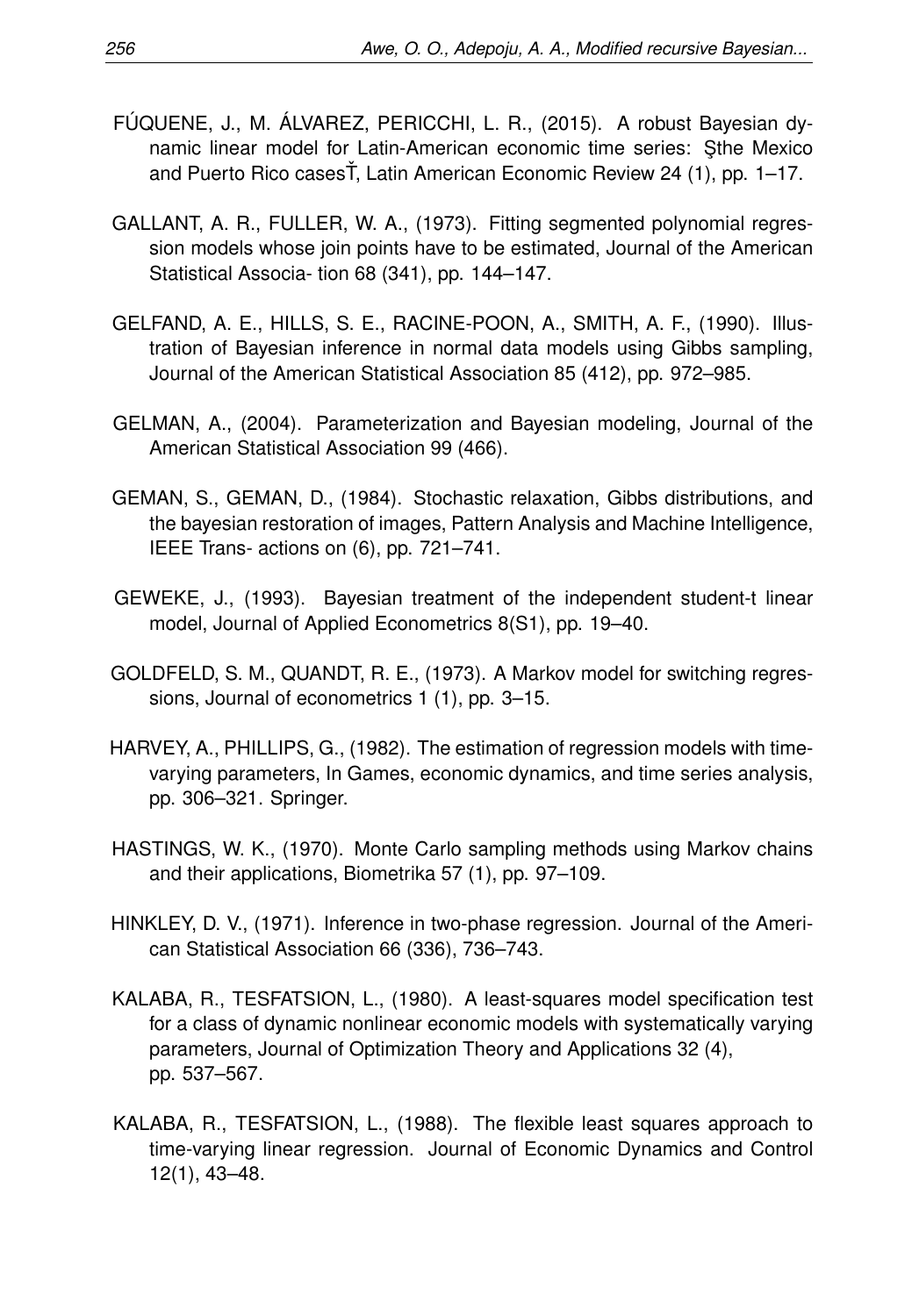- MCZGEE, V. E., CARLETON, W. T., (1970). Piecewise regression. Journal of the American Statistical Association 65 (331), pp.1109–1124.
- NAKAJIMA, J., KASUYA, M., WATANABE, T., (2011). Bayesian analysis of timevarying parameter vector autoregressive model for the Japanese economy and monetary policy, Journal of the Japanese and International Economies 25 (3), pp. 225–245.
- NG, C., YOUNG, P. C., (1990). Recursive estimation and forecasting of nonstationary time series, Journal of Forecasting 9 (2), pp. 173–204.
- PETRIS, G., (2010). An r package for dynamic linear models, Journal of Statistical Soft- ware 36(12), pp. 1–16.
- POLLOCK, D., (2003). Recursive estimation in econometrics, Computational statistics data analysis 44 (1), pp. 37–75.
- PRIMICERI, G. E., (2005). Time varying structural vector autoregressions and monetary policy, The Review of Economic Studies 72 (3), pp. 821–852.
- RAVINES, R., SCHMIDT, A. M, MIGON, H. S, (2006). Revisiting distributed lag models through a Bayesian perspective, Applied Stochastic Models in Business and Industry 22 (2), pp. 193–210.
- ROTHENBERG, T. J., (1973). Efficient estimation with a priori information, New Haven: Yale University Press.
- SARRIS, A. H., (1973). A Bayesian approach to estimation of time-varying regression co-efficients, In Annals of Economic and Social Measurement, Vol. 2, No. 4, pp.497–520. NBER.
- SOLOVIEV, V., SAPTSIN V., CHABANENKO, D., (2011). Markov chains application to the financial-economic time series prediction, arXiv preprint arXiv:1111.5254.
- SPEAR, S. E., S. SRIVASTAVA, (1987). On repeated moral hazard with discounting, The Review of Economic Studies 54 (4), pp. 599–617.
- WEST, M., HARRISON, P., (1997). Bayesian Forecasting and Dynamic Models (2nd ed.), New York: Springer-verlag.
- YOUNG, P. C., (2011). Recursive estimation and time-series analysis: An introduction for the student and practitioner, Springer.